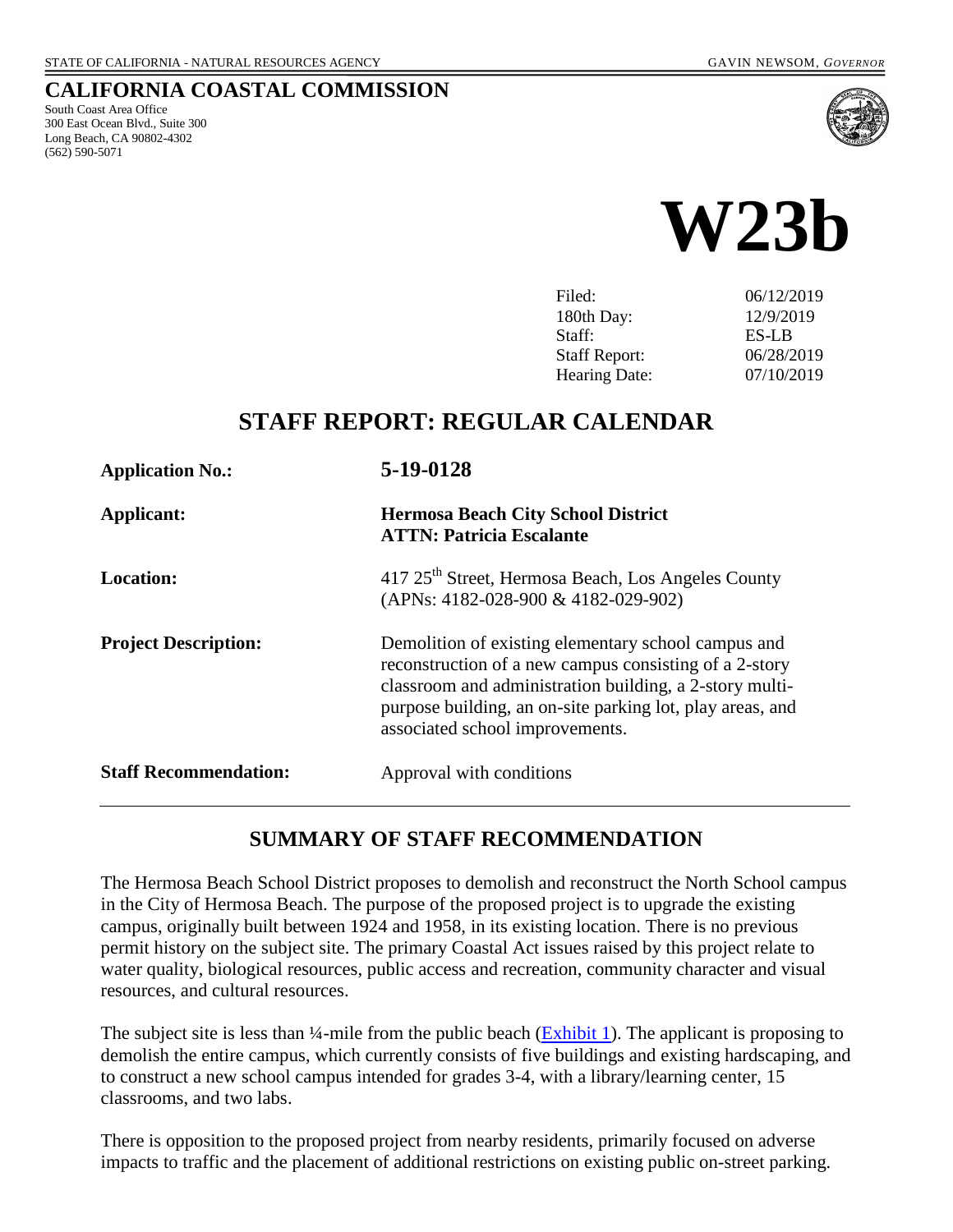The traffic study for the proposed project found that the project is likely to create worsened traffic conditions for short periods of time for nearby residents and drivers who pass near the school site directly before and after the school day. However, the primary traffic impacts will occur on weekdays in the early morning and early afternoons primarily outside the prime summer beach use season. Furthermore, Gould Avenue, the primary east/west street that may be impacted by the project, is only one of many east/west streets that beach users can take to access the City's beaches from Pacific Coast Highway. Thus, the circulation impacts resulting from the construction and use of the new school campus are unlikely to significantly adversely impact beach access.

The City of Hermosa Beach has historically experienced a shortage of parking due to competing parking demands of beach-goers, customers of commercial establishments, and the surrounding residential uses which range from low to high density. In order to alleviate those parking demands, the City proposed, and the Commission approved, a parking management plan, which has been in place for nearly 40 years. All of the existing public on-street parking spaces adjacent to the project site are included in the City's parking management program and are currently restricted to a maximum of one hour without a resident or day-use pass between May 15 and September 15 each year. Currently, there are 35 public on-street parking spaces adjacent to the project site. As proposed, the school reconstruction will result in one additional on-street public parking space through changes to the entry and exit access driveways points. However, all 36 of the post-project public parking spaces are proposed to be restricted to allow for safe drop off/pick up during school days. Specifically, on school days between 8 AM and 9 AM and between 2:30 PM and 3:30 PM, parking will be prohibited in 19 of the parking spaces adjacent to the site in order to increase safety for students and only loading will be allowed in the 17 identified pick up/drop off parking spaces.

The new restrictions have the potential to adversely impact the existing on-street public parking spaces, which are within an easy walk of the beach and are available with limited restrictions eight months out of the year. To mitigate the impacts to public beach parking, the applicant has proposed the following related to public parking in the on-site parking lot: "*No Parking During School Hours from 7AM-6PM*" and "*3-Hr Parking Max after school hours, weekends, and holidays*." Special Condition 6 of this permit incorporates the City's proposal to allow parking from 6:00 PM to 7:00 AM during school days for a maximum of three hours. However, the special condition requires that the parking spaces be available for use by the public on holidays, weekends, and during the summer at all times except between 2:00 AM and 4:00 AM on those days with no maximum stay.

The potential for impacts to water quality issues arise because the applicant is proposing significant grading. To ensure the protection of water quality both during and post-construction, Special Conditions 3 and 4 require the applicant to submit a Construction and Pollution Prevention Plan and Post-Development Runoff Plan, respectively.

The applicant is proposing to remove 12 existing, mature, non-native trees throughout the campus, and to plant 45 new trees throughout the campus. To avoid potential impacts to breeding activities of sensitive bird species during the nesting season, Special Condition 5 requires a qualified biologist to conduct a survey for active nests no more than 72 hours prior to any tree removal. Special Condition 2 requires final landscape plans that use drought-tolerant, native or non-invasive species.

While the proposed new campus will have the same number of classrooms/labs as the existing campus, the total area of the new buildings will be significantly greater. However, there are no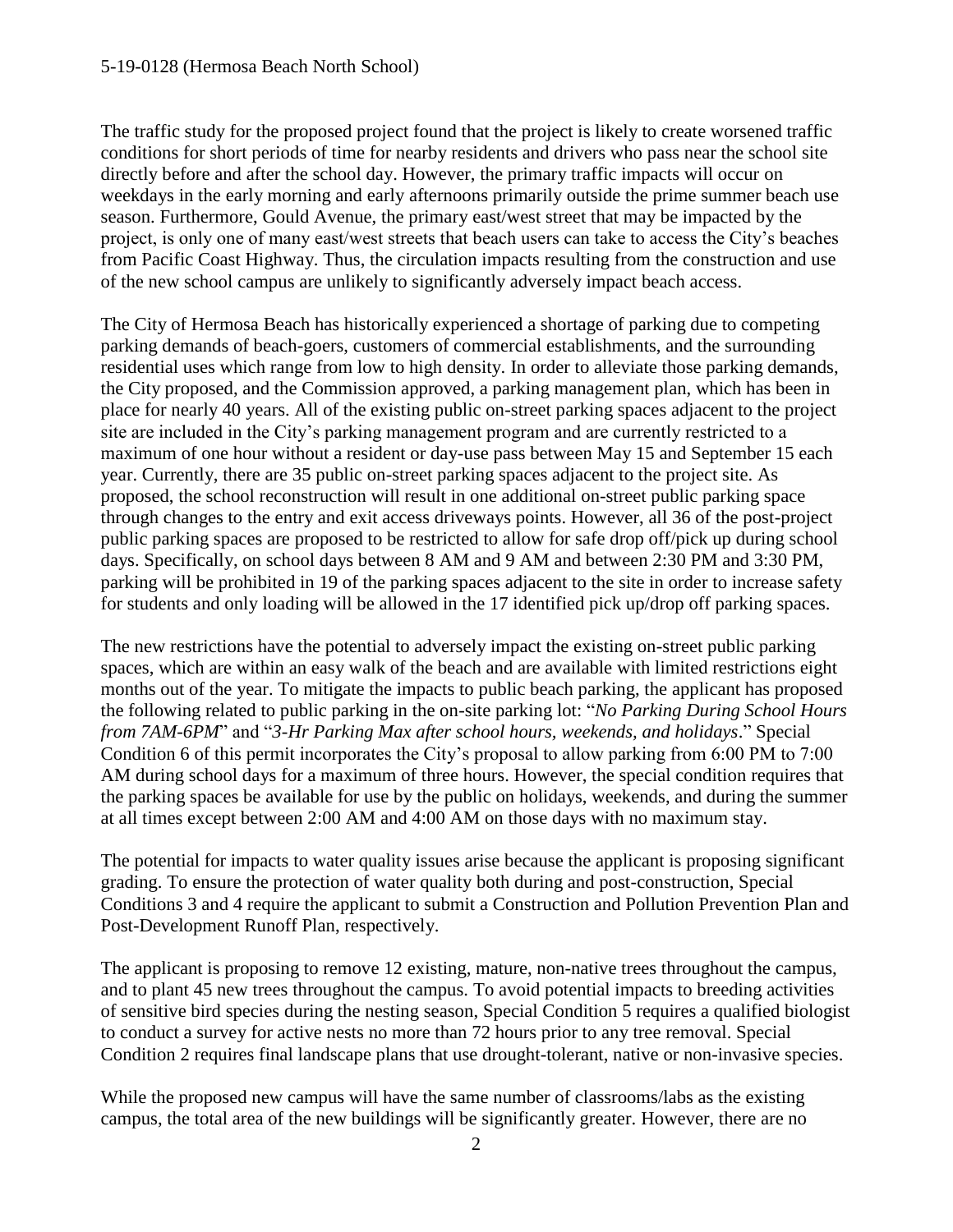public views that will be impacted by the new proposed school campus. Special Condition 1 requires the submittal of final plans to ensure that they are in conformance with the proposed plans.

The City of Hermosa Beach has a certified Land Use Plan (LUP), which is used as guidance; however, the City has not yet completed, nor has the Commission reviewed, any implementing ordinances. Thus, the City's LCP is not fully certified, and the standard of review for the proposed development is the Chapter 3 policies of the Coastal Act.

As conditioned, the proposed development will not have any adverse impacts on coastal resources and meets the standards set forth in the Coastal Act and the City of Hermosa Beach LUP. Therefore, Commission staff recommends **approval** of coastal development permit application 5-19-0128, as conditioned.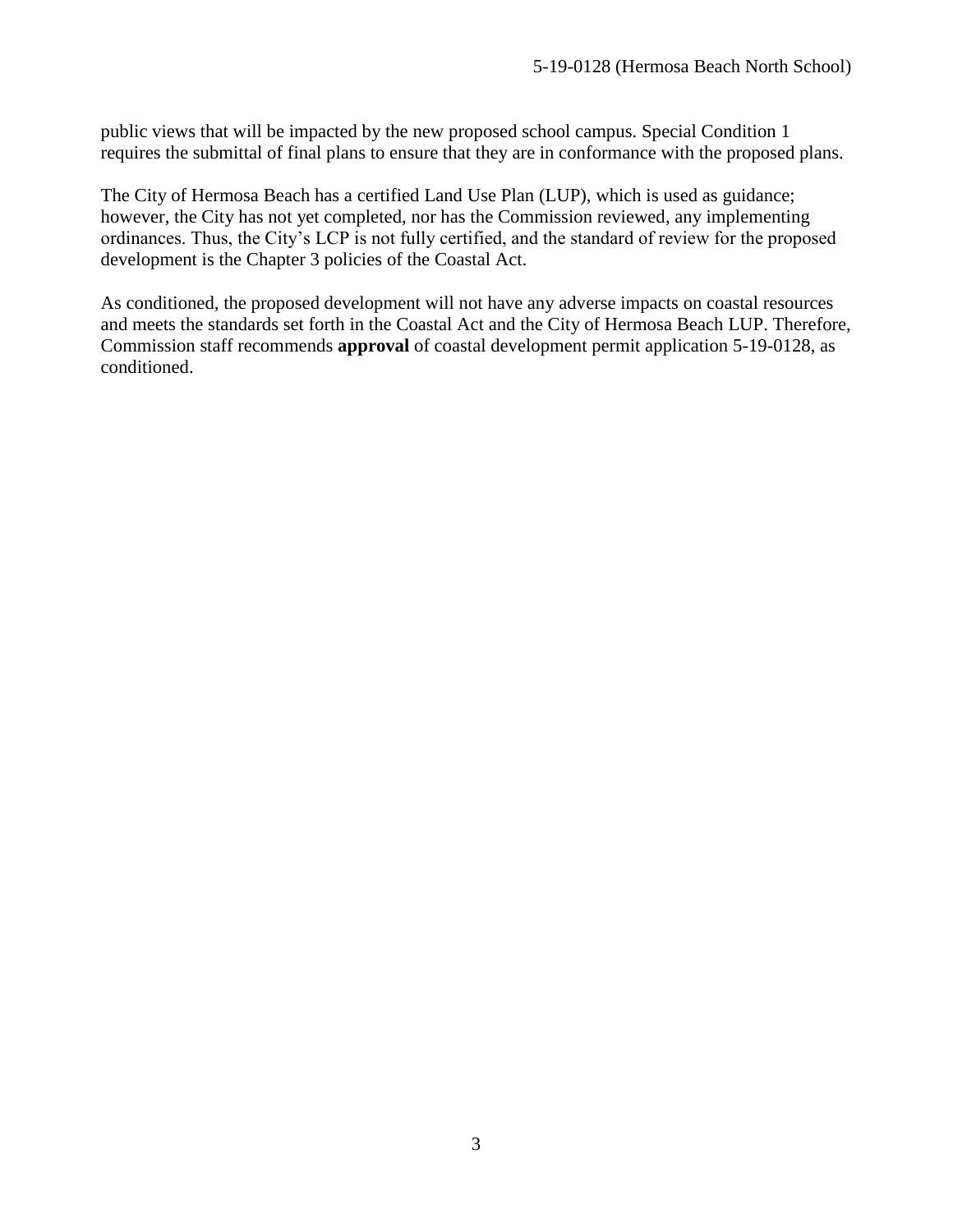# **TABLE OF CONTENTS**

| $\mathsf{A}$ . |  |
|----------------|--|
| B.             |  |
|                |  |
| D              |  |
| $E_{\rm c}$    |  |
| F              |  |
| G.             |  |
| $H_{\cdot}$    |  |

### **APPENDICES**

[Appendix A](#page-26-2) - Substantive File Documents

### **EXHIBITS**

Exhibit 1 - [Vicinity Maps](https://documents.coastal.ca.gov/reports/2019/7/w23b/w23b-7-2019-exhibits.pdf) [Exhibit 2 –](https://documents.coastal.ca.gov/reports/2019/7/w23b/w23b-7-2019-exhibits.pdf) Site Plan Exhibit 3 – [Trees Proposed For Removal](https://documents.coastal.ca.gov/reports/2019/7/w23b/w23b-7-2019-exhibits.pdf) Exhibit 4 – [Alternative Exhibits](https://documents.coastal.ca.gov/reports/2019/7/w23b/w23b-7-2019-exhibits.pdf) Exhibit 5 – [Landscape Plan](https://documents.coastal.ca.gov/reports/2019/7/w23b/w23b-7-2019-exhibits.pdf) Exhibit 6 – [On-Street Parking](https://documents.coastal.ca.gov/reports/2019/7/w23b/w23b-7-2019-exhibits.pdf) Exhibit 7 – [Coastal View Photo](https://documents.coastal.ca.gov/reports/2019/7/w23b/w23b-7-2019-exhibits.pdf) Exhibit 8 – [Slope Photo](https://documents.coastal.ca.gov/reports/2019/7/w23b/w23b-7-2019-exhibits.pdf) Exhibit 9 – [Visual Simulations](https://documents.coastal.ca.gov/reports/2019/7/w23b/w23b-7-2019-exhibits.pdf)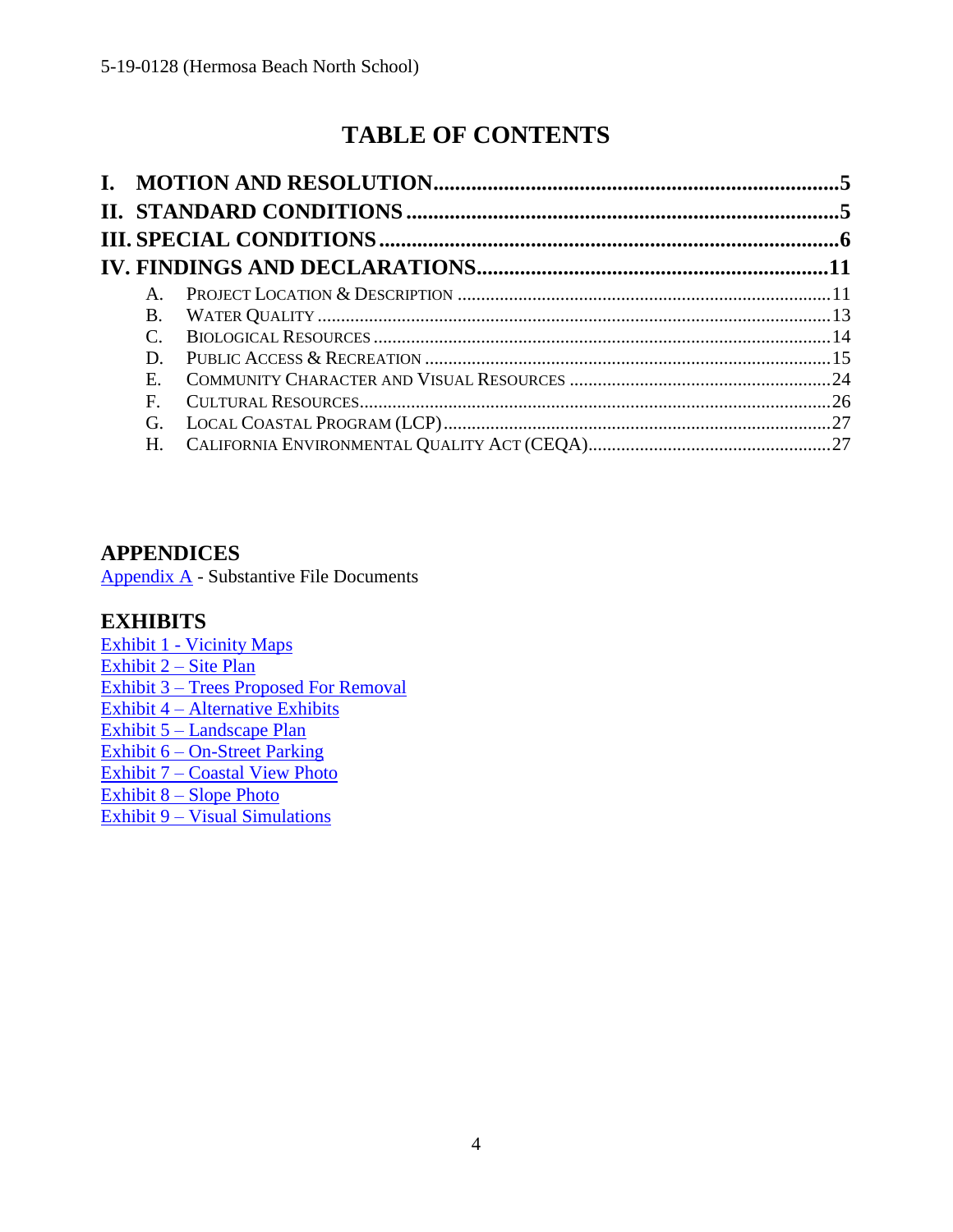# <span id="page-4-0"></span>**I. MOTION AND RESOLUTION**

### **Motion:**

*I move that the Commission approve Coastal Development Permit Application No. 5-19-0128 pursuant to the staff recommendation.*

Staff recommends a YES vote. Passage of this motion will result in approval of the permit as conditioned and adoption of the following resolution and findings. The motion passes only by affirmative vote of a majority of the Commissioners present.

#### **Resolution:**

*The Commission hereby approves a coastal development permit for the proposed development and adopts the findings set forth below on grounds that the development as conditioned will be in conformity with the policies of Chapter 3 of the Coastal Act and will not prejudice the ability of the local government having jurisdiction over the area to prepare a Local Coastal Program conforming to the provisions of Chapter 3. Approval of the permit complies with the California Environmental Quality Act because either 1) feasible mitigation measures and/or alternatives have been incorporated to substantially lessen any significant adverse effects of the development on the environment, or 2) there are no further feasible mitigation measures or alternatives that would substantially lessen any significant adverse impacts of the development on the environment.*

# <span id="page-4-1"></span>**II. STANDARD CONDITIONS**

This permit is granted subject to the following standard conditions:

- 1. **Notice of Receipt and Acknowledgment**. The permit is not valid and development shall not commence until a copy of the permit, signed by the permittee or authorized agent, acknowledging receipt of the permit and acceptance of the terms and conditions, is returned to the Commission office.
- 2. **Expiration.** If development has not commenced, the permit will expire two years from the date on which the Commission voted on the application. Development shall be pursued in a diligent manner and completed in a reasonable period of time. Application for extension of the permit must be made prior to the expiration date.
- 3. **Interpretation.** Any questions of intent or interpretation of any condition will be resolved by the Executive Director or the Commission.
- 4. **Assignment.** The permit may be assigned to any qualified person, provided assignee files with the Commission an affidavit accepting all terms and conditions of the permit.
- 5. **Terms and Conditions Run with the Land.** These terms and conditions shall be perpetual, and it is the intention of the Commission and the permittee to bind all future owners and possessors of the subject property to the terms and conditions.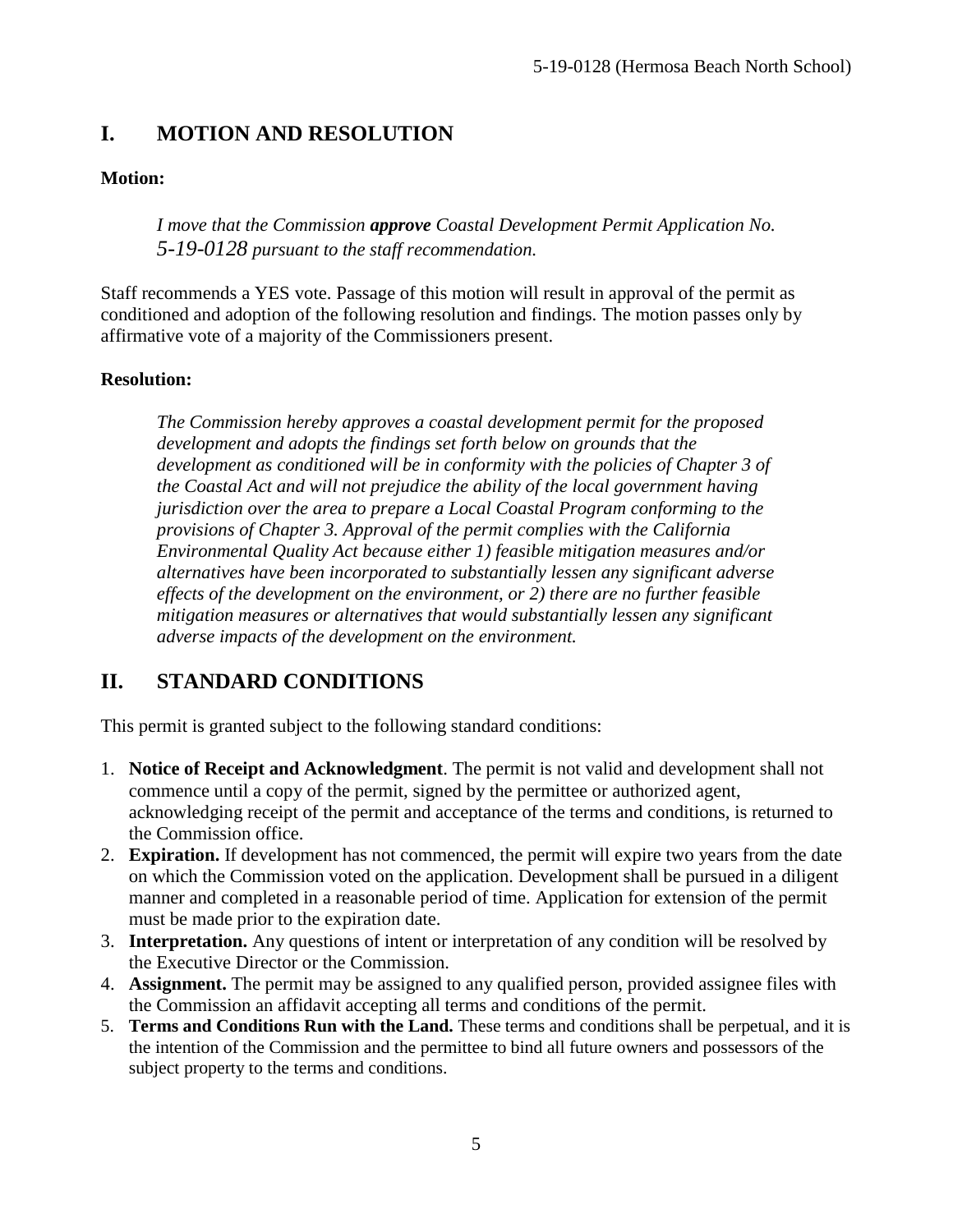# <span id="page-5-0"></span>**III. SPECIAL CONDITIONS**

This permit is granted subject to the following special conditions:

1. **Final Plans.** PRIOR TO THE ISSUANCE OF THIS COASTAL DEVELOPMENT PERMIT, the applicant shall submit to the Executive Director for review and written approval final project plans that are in substantial conformance with the preliminary plans submitted by SVA Architects dated June 6, 2018.

The permittee shall undertake the development in accordance with the approved final plans. Any proposed changes to the approved final plans shall be reported to the Executive Director. No changes to the approved final plans shall occur without a Coastal Commission approved amendment to this coastal development permit unless the Executive Director determines that no amendment is legally required.

- 2. **Final Landscape Plans**. PRIOR TO THE ISSUANCE OF THIS COASTAL DEVELOPMENT PERMIT, the applicant shall submit to the Executive Director, for review and written approval, final landscape plans for the proposed development. Said plans shall be in substantial conformance with the landscape plan submitted by Architerra Design Group on December, 7, 2018, and shall include the following:
	- a. Vegetated landscaped areas shall consist of native plants or non-native drought tolerant plants, which are non-invasive. No plant species listed as problematic and/or invasive by the California Native Plant Society (http://www.CNPS.org/), the California Invasive Plant Council (formerly the California Exotic Pest Plant Council) (http://www.cal-ipc.org/), or as may be identified from time to time by the State of California shall be employed or allowed to naturalize or persist on the site. No plant species listed as a "noxious weed" by the State of California or the U.S. Federal Government shall be utilized within the property. All plants shall be low water use plants as identified by California Department of Water Resources (See: [http://www.water.ca.gov/wateruseefficiency/docs/wucols00.pdf\)](http://www.water.ca.gov/wateruseefficiency/docs/wucols00.pdf).
	- b. Use of reclaimed water for irrigation is encouraged. If using potable water for irrigation, only drip or microspray irrigation systems may be used. Other water conservation measures shall be considered, such as weather based irrigation controllers.

The permittee shall undertake the development in accordance with the approved final plans. Any proposed changes to the approved final plans shall be reported to the Executive Director. No changes to the approved final plans shall occur without a Coastal Commission approved amendment to this coastal development permit unless the Executive Director determines that no amendment is legally required.

3. **Construction and Pollution Prevention Plan.** PRIOR TO CONSTRUCTION, the applicant shall submit, for the review and written approval of the Executive Director, a final Construction and Pollution Prevention Plan prepared and certified by a qualified licensed professional. The final Plan shall demonstrate that all construction, including, but not limited to, clearing, grading, staging, storage of equipment and materials, or other activities that involve ground disturbance;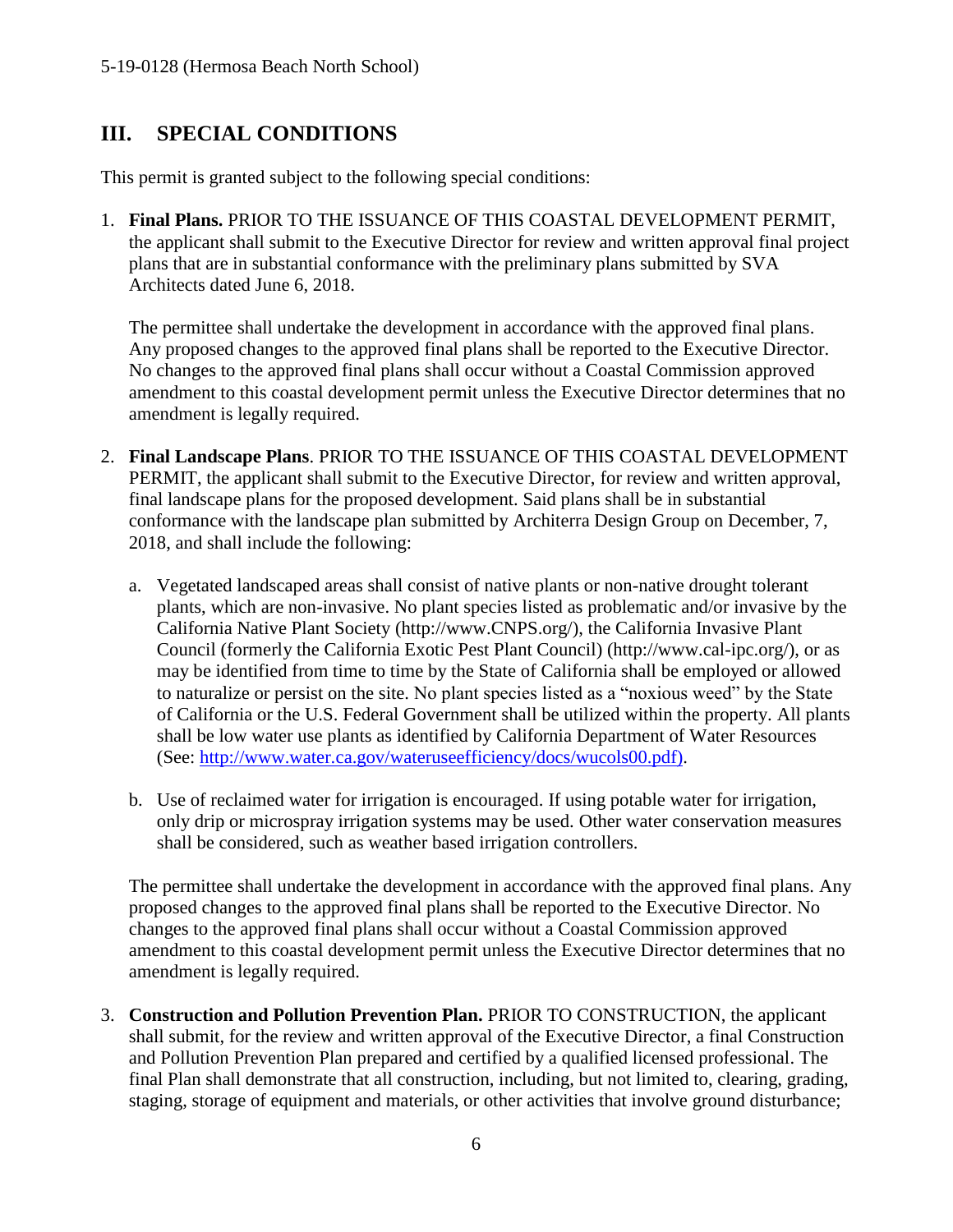building, reconstructing, or demolishing a structure; and creation or replacement of impervious surfaces, complies with the following requirements:

- a. Minimize Erosion and Sediment Discharge. During construction, erosion and the discharge of sediment off-site or to coastal waters shall be minimized through the use of appropriate Best Management Practices (BMPs), including:
	- 1. Land disturbance during construction (e.g., clearing, grading, and cut-and-fill) shall be minimized, and grading activities shall be phased, to avoid increased erosion and sedimentation.
	- 2. Erosion control BMPs (such as mulch, soil binders, geotextile blankets or mats, or temporary seeding) shall be installed as needed to prevent soil from being transported by water or wind. Temporary BMPs shall be implemented to stabilize soil on graded or disturbed areas as soon as feasible during construction, where there is a potential for soil erosion to lead to discharge of sediment off-site or to coastal waters.
	- 3. Sediment control BMPs (such as silt fences, fiber rolls, sediment basins, inlet protection, sand bag barriers, or straw bale barriers) shall be installed as needed to trap and remove eroded sediment from runoff, to prevent sedimentation of coastal waters.
	- 4. Tracking control BMPs (such as a stabilized construction entrance/exit, and street sweeping) shall be installed or implemented as needed to prevent tracking sediment offsite by vehicles leaving the construction area.
	- 5. Runoff control BMPs (such as a concrete washout facility, dewatering tank, or dedicated vehicle wash area) that will be implemented during construction to retain, infiltrate, or treat stormwater and non-stormwater runoff.
- b. Minimize Discharge of Construction Pollutants. The discharge of other pollutants resulting from construction activities (such as chemicals, paints, vehicle fluids, petroleum products, asphalt and cement compounds, debris, and trash) into runoff or coastal waters shall be minimized through the use of appropriate BMPs, including:
	- 1. Materials management and waste management BMPs (such as stockpile management, spill prevention, and good housekeeping practices) shall be installed or implemented as needed to minimize pollutant discharge and polluted runoff resulting from staging, storage, and disposal of construction chemicals and materials. BMPs shall include, at a minimum:
		- a. Covering stockpiled construction materials, soil, and other excavated materials to prevent contact with rain, and protecting all stockpiles from stormwater runoff using temporary perimeter barriers.
		- b. Cleaning up all leaks, drips, and spills immediately; having a written plan for the clean-up of spills and leaks; and maintaining an inventory of products and chemicals used on site.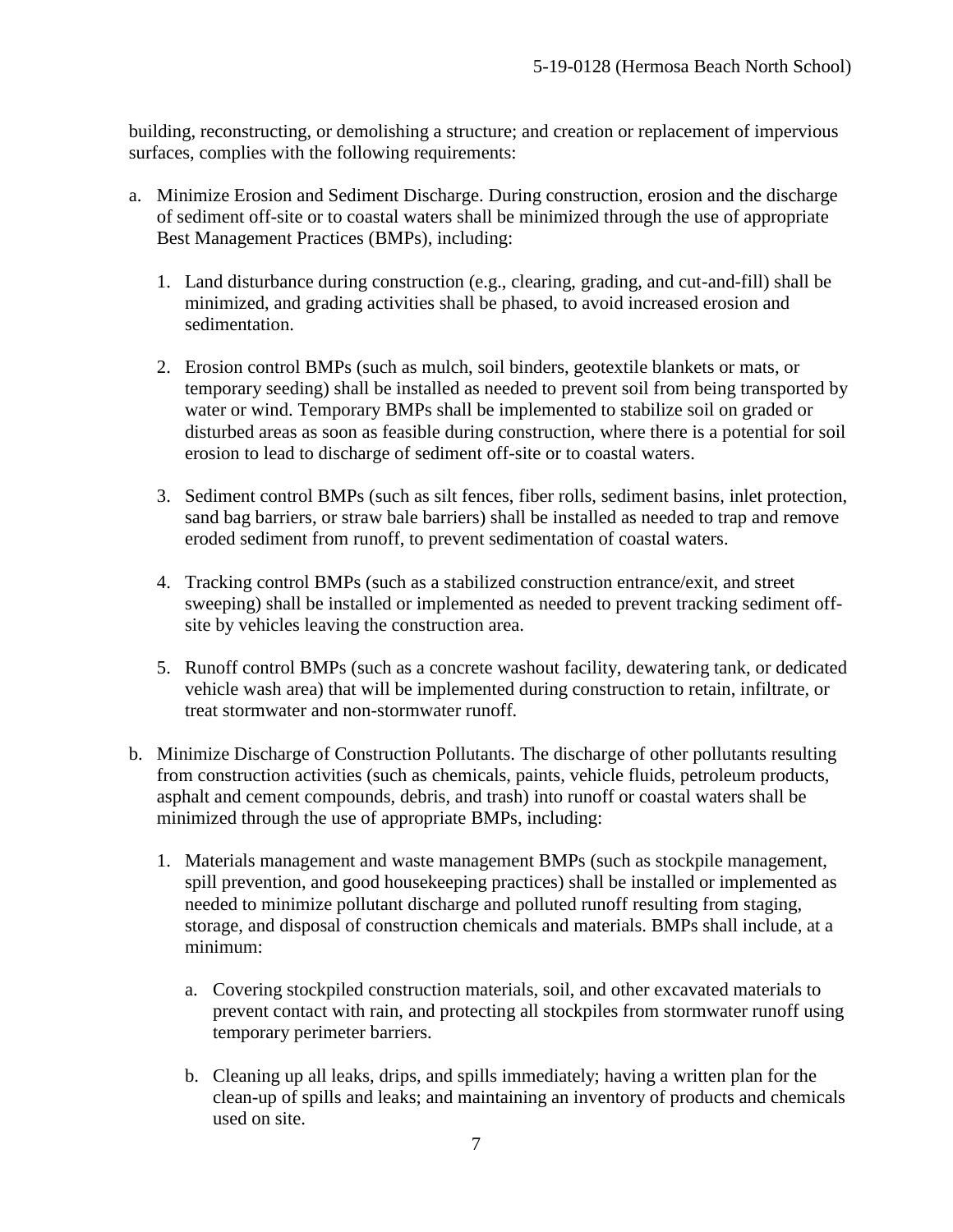- c. Proper disposal of all wastes; providing trash receptacles on site; and covering open trash receptacles during wet weather.
- d. Detaining, infiltrating, or treating runoff, if needed, prior to conveyance off-site during construction.
- 2. Fueling and maintenance of construction equipment and vehicles shall be conducted off site if feasible. Any fueling and maintenance of mobile equipment conducted on site shall take place at a designated area located at least 50 ft. from coastal waters, drainage courses, and storm drain inlets, if feasible (unless those inlets are blocked to protect against fuel spills). The fueling and maintenance area shall be designed to fully contain any spills of fuel, oil, or other contaminants. Equipment that cannot be feasibly relocated to a designated fueling and maintenance area (such as cranes) may be fueled and maintained in other areas of the site, provided that procedures are implemented to fully contain any potential spills.
- c. Minimize Other Impacts of Construction Activities. Other impacts of construction activities shall be minimized through the use of appropriate BMPs, including:
	- 1. The damage or removal of non-invasive vegetation (including trees, native vegetation, and root structures) during construction shall be minimized, to achieve water quality benefits such as transpiration, vegetative interception, pollutant uptake, shading of waterways, and erosion control.
	- 2. Soil compaction due to construction activities shall be minimized, to retain the natural stormwater infiltration capacity of the soil.
	- 3. The use of temporary erosion and sediment control products (such as fiber rolls, erosion control blankets, mulch control netting, and silt fences) that incorporate plastic netting (such as polypropylene, nylon, polyethylene, polyester, or other synthetic fibers) shall be avoided, to minimize wildlife entanglement and plastic debris pollution.
- d. Manage Construction-Phase BMPs. Appropriate protocols shall be implemented to manage all construction-phase BMPs (including installation and removal, ongoing operation, inspection, maintenance, and training), to protect coastal water quality.
- e. Construction Site Map and Narrative Description. The Construction and Pollution Prevention Plan shall include a construction site map and a narrative description addressing, at a minimum, the following required components:
	- 1. A map delineating the construction site, construction phasing boundaries, and the location of all temporary construction-phase BMPs (such as silt fences, inlet protection, and sediment basins).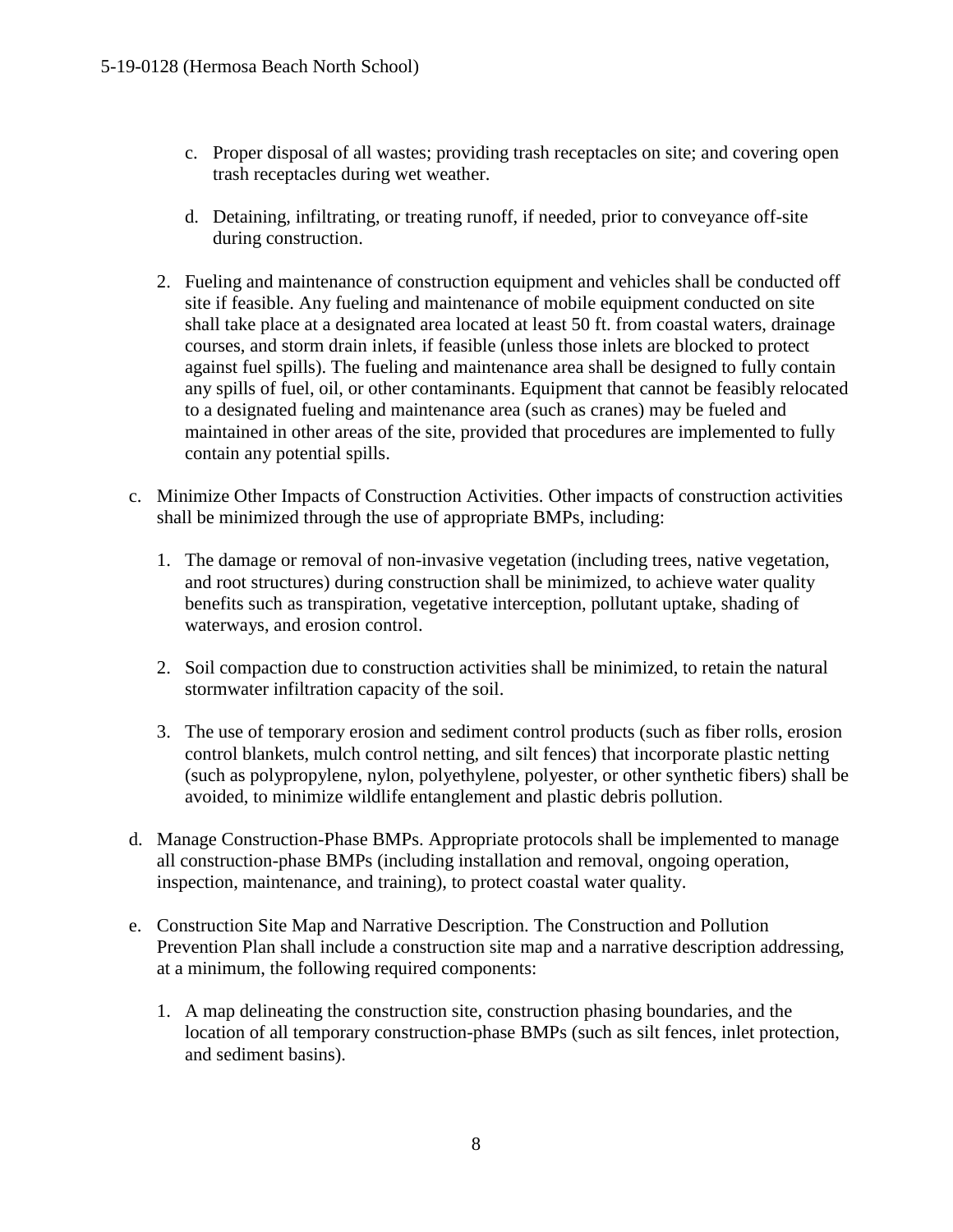- 2. A description of the BMPs that will be implemented to minimize land disturbance activities, minimize the project footprint, minimize soil compaction, and minimize damage or removal of non-invasive vegetation. Include a construction phasing schedule, if applicable to the project, with a description and timeline of significant land disturbance activities.
- 3. A description of the BMPs that will be implemented to minimize erosion and sedimentation, control runoff and minimize the discharge of other pollutants resulting from construction activities. Include calculations that demonstrate proper sizing of BMPs.
- 4. A description and schedule for the management of all construction-phase BMPs (including installation and removal, ongoing operation, inspection, maintenance, and training). Identify any temporary BMPs that will be converted to permanent postdevelopment BMPs.
- f. Construction Site Documents. The Construction and Pollution Prevention Plan shall specify that copies of the signed CDP and the approved Construction and Pollution Prevention Plan be maintained in a conspicuous location at the construction job site at all times, and be available for public review on request. All persons involved with the construction shall be briefed on the content and meaning of the CDP and the approved Construction and Pollution Prevention Plan, and the public review requirements applicable to them, prior to commencement of construction.
- g. Construction Coordinator. The Construction and Pollution Prevention Plan shall specify that a construction coordinator be designated who may be contacted during construction should questions or emergencies arise regarding the construction. The coordinator's contact information (including, at a minimum, a telephone number available 24 hours a day for the duration of construction) shall be conspicuously posted at the job site and readily visible from public viewing areas, indicating that the coordinator should be contacted in the case of questions or emergencies. The coordinator shall record the name, phone number, and nature of all complaints received regarding the construction, and shall investigate complaints and take remedial action, if necessary, within 24 hours of receipt of the complaint or inquiry.

The permittee shall undertake development in accordance with the approved Construction-Phase Pollution Prevention Plan, unless the Commission amends this permit or the Executive Director provides written determination that no amendment is legally required for any proposed minor deviations.

4. **Post-Development Runoff Plan**. PRIOR TO CONSTRUCTION, the applicant shall submit, for the review and written approval of the Executive Director, a final Post-Development Runoff Plan. The final Post-Development Runoff Plan shall finalize and include the conceptual Grading and Drainage Plan prepared by BkF Engineers and dated 2017, and the Stormwater Quality Design Measure Calculations, prepared June 14, 2017 by BkF Engineers, referenced and included in the project Environmental Impact Report (EIR). The final plan shall comply with, at minimum, all the requirements and standards cited in the 2014 Los Angeles County Low Impact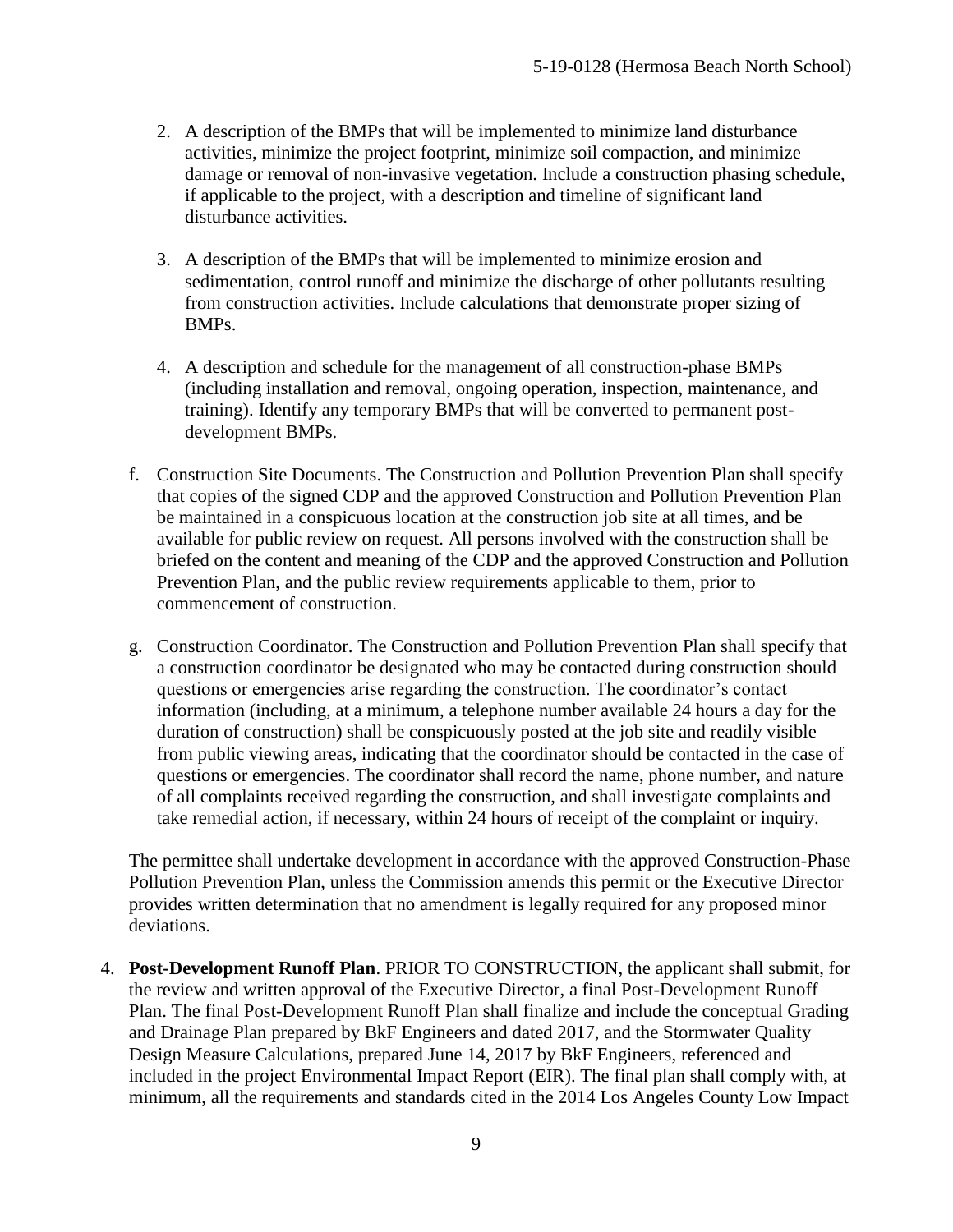Design Manual, and the August 2010 Los Angeles County Stormwater Best Management Practice Design and Maintenance Manual.

The permittee shall undertake development in accordance with the Post-Development Runoff Plan, unless the Commission amends this permit or the Executive Director issues a written determination that no amendment is legally required for any proposed minor deviations.

- 5. **Sensitive Species Survey**. PRIOR TO COMMENCEMENT OF ANY CONSTRUCTION ACTIVITIES, during bird nesting season (February  $1<sup>st</sup>$  through September  $15<sup>th</sup>$ ), a qualified biologist shall conduct a site survey for active bird nests no more than 72 hours prior to any development. If an active nest of a special-status species or species protected by the federal Migratory Bird Treaty Act (MBTA) or the California Fish and Game Code is located, then a qualified biologist shall monitor the nest daily until project activities are no longer occurring within a distance of the nest appropriate to the sensitivity of the species, and determined in consultation with the California Department of Fish and Wildlife (typically 300 ft. for most species, up to 500 ft. for raptors), or until the young have fledged and are independent of the adults or the nest is otherwise abandoned. Limits of construction around active nests shall be established in the field with flagging, fencing, or other appropriate barriers and construction personnel shall be instructed on the sensitivity of nest areas. The monitoring biologist shall halt construction activities if he or she determines that the construction activities may be disturbing or disrupting the nesting activities. The monitoring biologist shall make practicable recommendations to reduce the noise or disturbance in the vicinity of the active nests or birds. This may include recommendations such as turning off vehicle engines and other equipment whenever possible to reduce noise, working in other areas until the young have fledged, or utilizing alternative construction methods and technologies to reduce the noise of construction machinery. The monitoring biologist shall review and verify compliance with these avoidance boundaries and shall verify that the nesting effort has finished in a written report. Unrestricted construction activities may not resume until the biologist confirms no active nests are found.
- 6. **Parking Management Program and Parking Signage Plan.** PRIOR TO THE ISSUANCE OF THE COASTAL DEVELOPMENT PERMIT, the applicant shall submit to the Executive Director for review and approval a parking management program and parking signage plan that includes, at a minimum, the following:
	- a. A minimum of forty-one (41) spaces in the onsite school parking lot shall be available for use by the general public on weekends, school holidays, and the summer season between the last and first day of the regular school calendar. Said 41 parking spaces shall be available for use by the public on the designated days at all times except between 2:00 AM and 4:00 AM of any day, with no maximum stay.
	- b. A minimum of forty-one (41) spaces in the onsite school parking lot shall be available for use by the general public on school days during the regular school calendar. Said 41 parking spaces shall be available for use by the public on the designated days from 6:00 PM to 7:00 AM, for a maximum of three hours.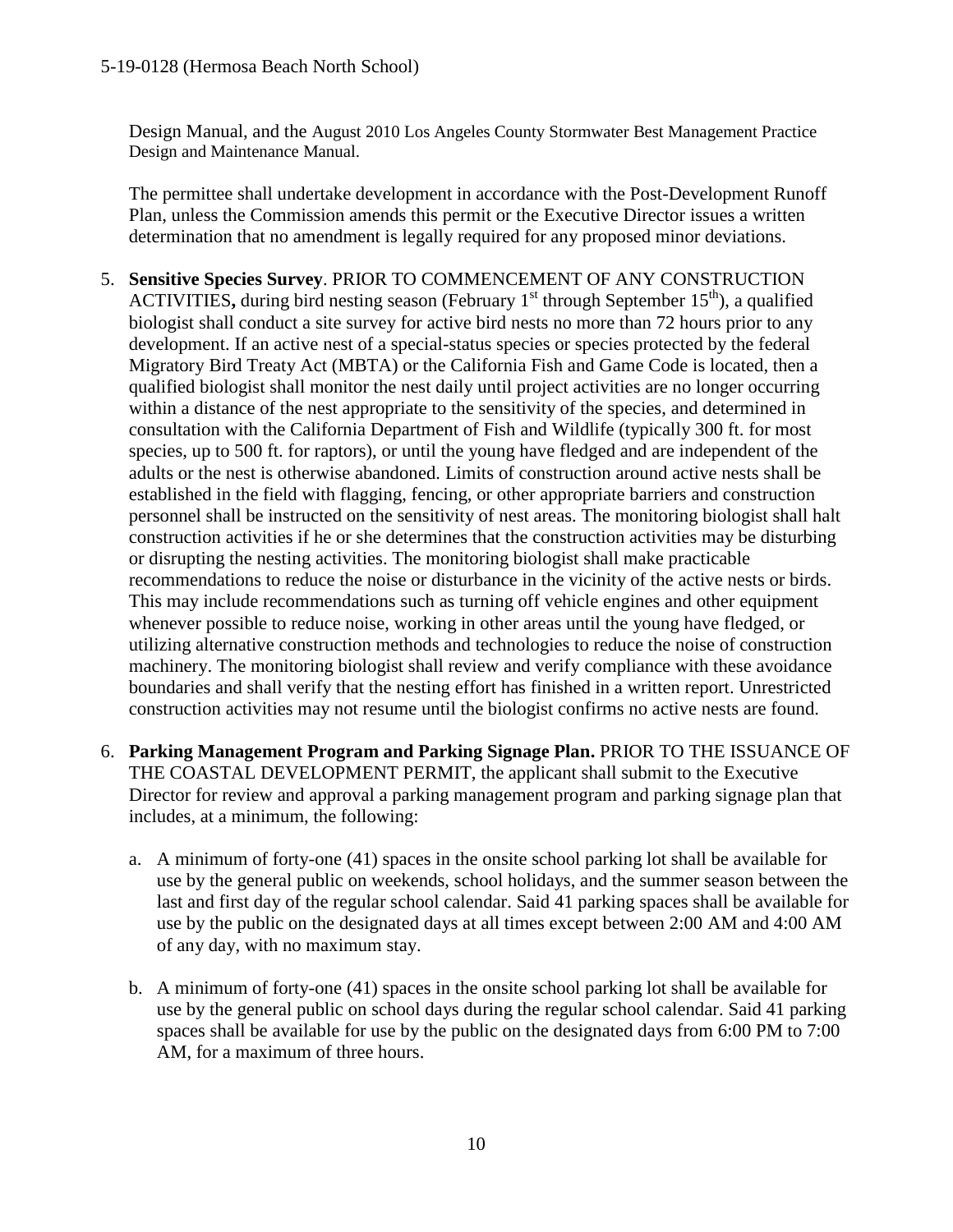- c. Signage shall be installed informing the public of the availability of this lot. The signage shall consist of one 24 in. by 36 in. permanent sign installed at the entrance to the parking lot.
- d. No fee will be charged for public usage of the parking lot.
- e. Leasing or rental of any of the 41 parking spaces for any period of time is prohibited.
- f. Prior to making changes to school programming that would result in a reduction in the number of days that the parking lot is available to the public, the applicant must contact the Executive Director to determine whether an amendment to this Coastal Development Permit will be required.

The permittee shall undertake the development in accordance with the approved parking program. Any proposed changes to the approved program shall be reported to the Executive Director. No changes to the program shall occur without a Commission-approved amendment to the permit unless the Executive Director determines that no such amendment is legally required.

# <span id="page-10-0"></span>**IV. FINDINGS AND DECLARATIONS**

### <span id="page-10-1"></span>**A. PROJECT LOCATION & DESCRIPTION**

The project site is located in the northern part of the City of Hermosa Beach, less than ¼-mile from the public beach [\(Exhibit 1\)](https://documents.coastal.ca.gov/reports/2019/7/w23b/w23b-7-2019-exhibits.pdf). The proposed North School site consists of two parcels, both owned by the School District. The eastern parcel is currently used primarily as a public park. The western parcel is currently developed with the existing school buildings. The designated land use of the project site is Public Facility and Open Space. The site is zoned Unclass (School District) and OS (Open Space). The Hermosa Beach certified Land Use Plan (LUP) designates the project site Schools and Parks. As proposed, the new campus would cover approximately 2.35 acres of the combined 4.29-acre site. The site is irregularly shaped and residential development interjects into the school site on portions of  $25<sup>th</sup>$  Street and  $26<sup>th</sup>$  Street [\(Exhibit 2\)](https://documents.coastal.ca.gov/reports/2019/7/w23b/w23b-7-2019-exhibits.pdf).

The proposed project is for the demolition of five existing buildings, totaling approximately 28,900 sq. ft. and removal of approximately 57,560 sq. ft. of hardscaping, and construction of a new school campus intended for grades 3-4 with a library/learning center, 15 classrooms, and a two labs. Although the proposed new campus will have the same number of classrooms/labs as the existing campus (17), the total area of the new buildings will be significantly greater. New construction will consist of a 31,469 sq. ft., 30 ft. high two-story classroom and administration building (main building), a 5,507 sq. ft., 26 ft. 10 in. high two-story multipurpose building, a 41-space parking area, play areas, and associated school improvements. The parking area will be equipped with conduits and pull-boxes to allow future installation of electrical vehicle charging stations. An asphalt playground is proposed between the two buildings, and a natural turf field is proposed to be installed in the eastern portion of the site. The existing school site is located approximately 16 ft. higher in elevation than the adjacent park. As proposed, an approximately 240 ft. long, primarily 1-2 ft. high retaining wall would be constructed on the sandy slope that separates the school site and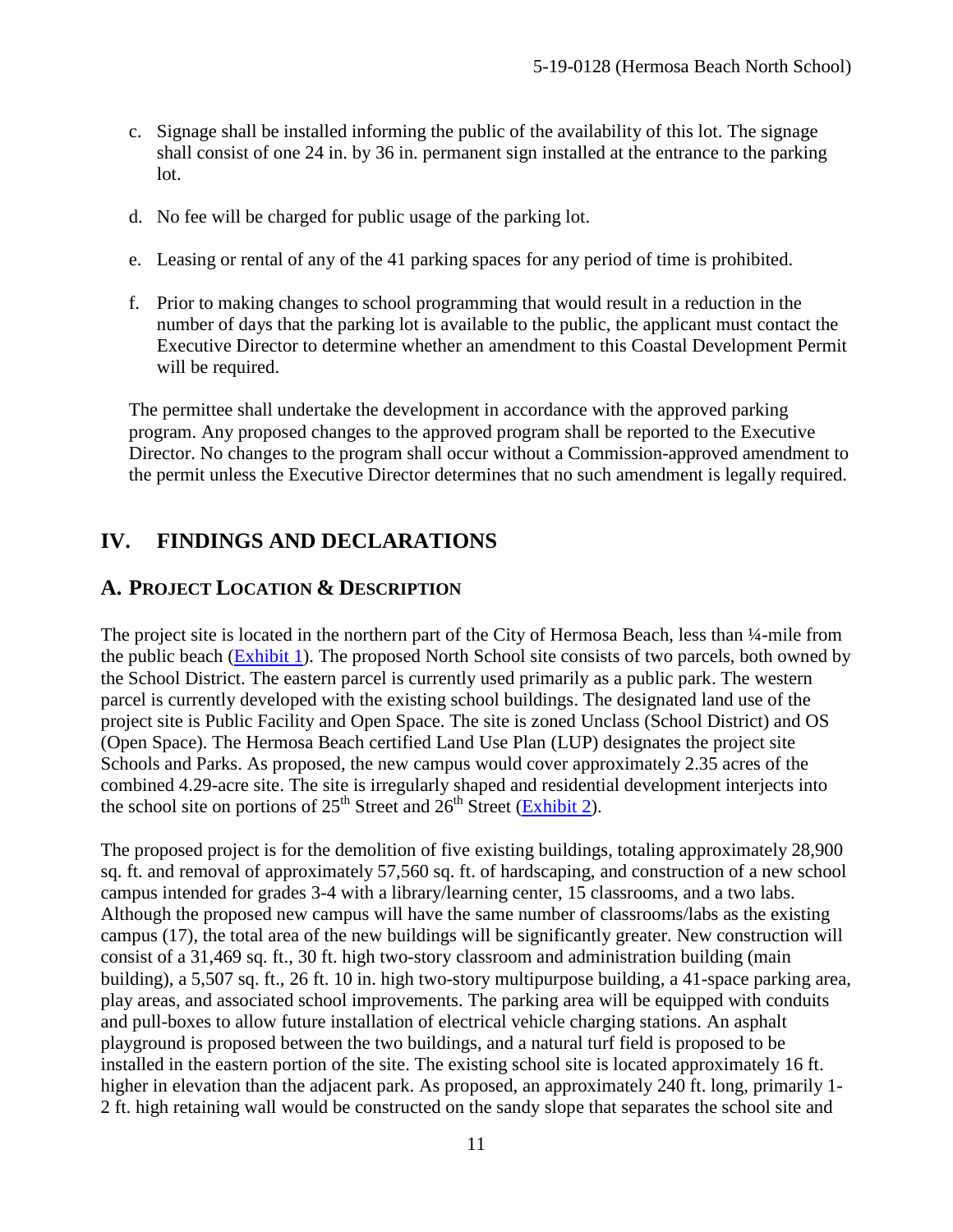the adjacent 4.4 acre park and approximately 1,000 cubic yards of soil will be imported to create a level area in order to support the eastern portion of the proposed natural turf field. Construction of the proposed school field would extend a few ft. east of the existing development footprint (0.09 acres); the majority of the slope separating the campus and park would remain in its current condition [\(Exhibit 2\)](https://documents.coastal.ca.gov/reports/2019/7/w23b/w23b-7-2019-exhibits.pdf).

The surface parking lot is proposed on the western portion of the site, and vehicular access to the site would be provided from 25th and 26th Streets. Pick up and drop off would occur on the public street adjacent to the school site (25th Street and Myrtle Avenue). The project would pull in the curb and sidewalk to create a 180 ft. long loading zone on 25th Street to allow vehicles to load and unload passengers out of the main through traffic. The project does not propose to widen the street at the 165 ft. long Myrtle Avenue loading location at this time. Instead, the drop off area will use the existing Myrtle Avenue street-parking area [\(Exhibit 2\)](https://documents.coastal.ca.gov/reports/2019/7/w23b/w23b-7-2019-exhibits.pdf). Pedestrian access to the school would be from four access points: 25th Street with direct access from the proposed passenger loading area on 25th Street, 26th Street at the eastern perimeter of the parking lot with direct access from the proposed passenger loading area on Myrtle Avenue, 26th Street at the intersection of Morningside Drive, and end of the cul-de-sac on 26th Street in the southeast portion of the campus. Also proposed is the removal of 12 ornamental trees, relocation of one large palm tree [\(Exhibit 3\)](https://documents.coastal.ca.gov/reports/2019/7/w23b/w23b-7-2019-exhibits.pdf), and planting of 45 new trees [\(Exhibit 5\)](https://documents.coastal.ca.gov/reports/2019/7/w23b/w23b-7-2019-exhibits.pdf). A six ft. high ornamental steel fence is proposed around the perimeter of the site.

As proposed, the school would have a maximum enrollment capacity of 510 students. However, the district projects actual enrollment at the school to be between 300 and 400 students, with approximately 41 teachers and other staff members.

Construction staging would primarily be in the eastern portion of the project site, with direct access from the driveway at 26th Street and Morningside Drive. A construction work site traffic control plan will be prepared, for approval by the City Public Works Department, which will identify haul routes, construction hours, protective devices, warning signs, parking/staging areas, and access points to the property.

Construction of the proposed project is estimated to be completed over approximately 16 months, with potential occupancy of the school occurring in winter 2020.

Site History:

- The existing permanent buildings on the site were constructed between 1924 and 1958 and were a part of the former North School Campus, which closed in 1984 due to declining enrollment.
- As recently as February 2017, the site was leased to an adult school offering parent education classes and a daycare for children up to 12 years of age. The hours of the adult school were primarily between 8 AM and 1 PM, Monday through Friday, and there were approximately 130 students and staff. The hours of the daycare were from 7 AM to 6 PM, Monday through Friday, and there were approximately 246 students and staff.
- Currently, the structures on the site are vacant.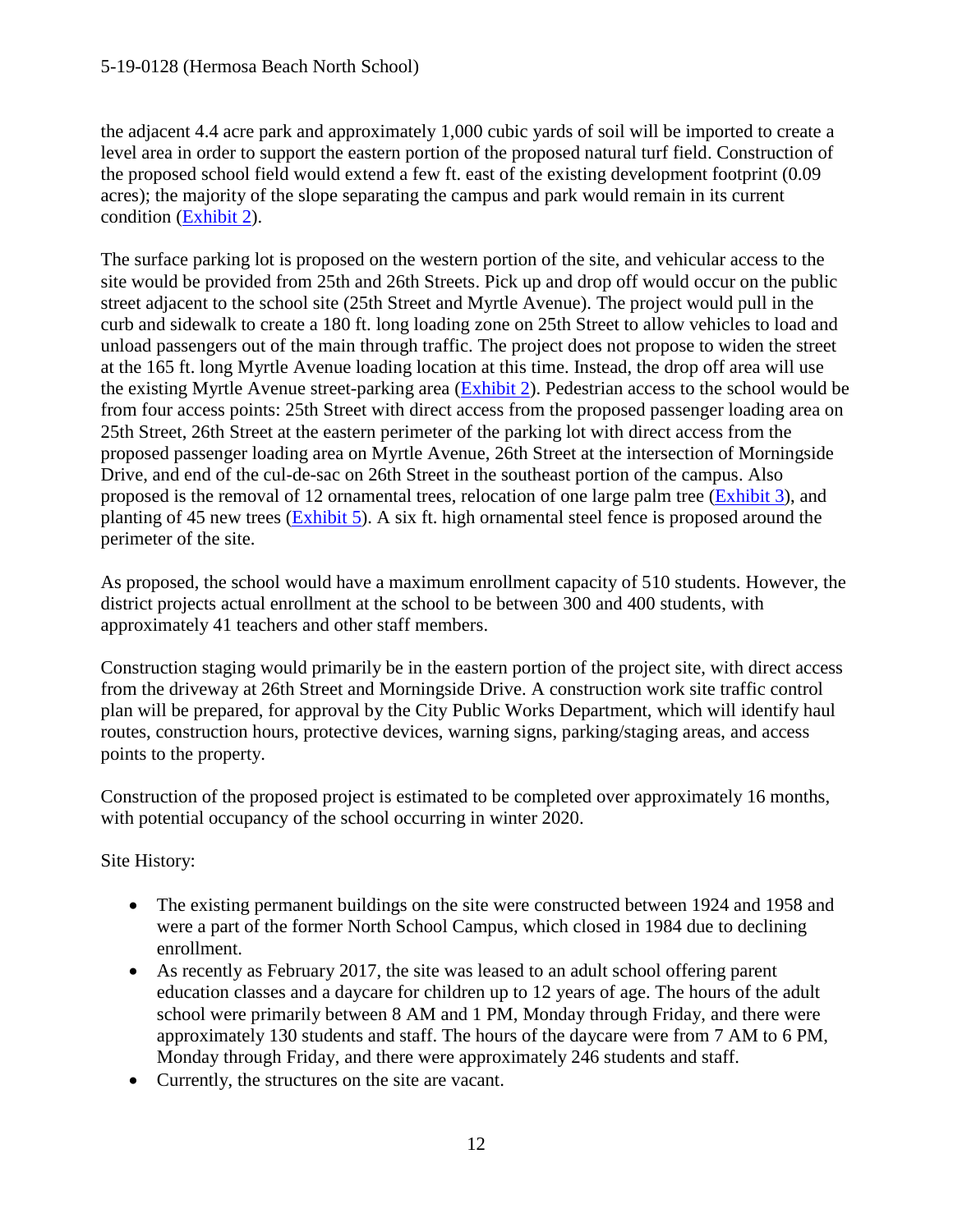The City of Hermosa Beach has a certified Land Use Plan (LUP), which is used as guidance; however, the City has not yet completed, nor has the Commission reviewed, any implementing ordinances. Thus, the City's LCP is not fully certified, and the standard of review for the proposed development is the Chapter 3 policies of the Coastal Act.

### <span id="page-12-0"></span>**B. WATER QUALITY**

Section 30231 of the Coastal Act states:

*The biological productivity and the quality of coastal waters, streams, wetlands, estuaries, and lakes appropriate to maintain optimum populations of marine organisms and for the protection of human health shall be maintained and, where feasible, restored through, among other means, minimizing adverse effects of waste water discharges and entrainment, controlling runoff, preventing depletion of ground water supplies and substantial interference with surface water flow, encouraging waste water reclamation, maintaining natural vegetation buffer areas that protect riparian habitats, and minimizing alteration of natural streams.*

The applicant is proposing to demolish the existing North School campus and construct a new campus within the approximately 2.35-acre project area. The expansion will result in a decrease in the amount of impervious surface area from 84,934 sq. ft. to 66,695 sq. ft. The project also includes approximately 10,000 cu. yd. of grading. As proposed, the increase in pervious surfaces would reduce stormwater runoff. Nevertheless, the proposed grading could increase the amount of discharge and runoff from the site, and thus, has the potential to adversely impact coastal waters.

The Coastal Act mandates the protection of coastal water quality, and the applicant has submitted a storm water plan, which proposes numerous Best Management Practices (BMPs) to ensure such protection is achieved. Some of these BMPs include new bio-retention swales and planter boxes to control and reduce stormwater flows and storm drain inlets around the site. However the storm water plan has been reviewed by the Coastal Commission's technical staff, who found that some of the information was not yet included in the report, but was intended to be filled in at a later date and that it did not fully cover water quality protection during the construction phase of the project.

<span id="page-12-1"></span>To reconcile these deficiencies, staff is recommending Special Conditions 3 and 4, which require the applicant to submit a Construction and Pollution Prevention Plan and a Post-Development Runoff Plan. The incorporation of these requirements will ensure that runoff is controlled, erosion and sedimentation avoided, and the biological productivity and the quality of coastal waters maintained. Thus, as conditioned, the project can be found consistent with Section 30231 of the Coastal Act as well as the City of Solana Beach's LUP.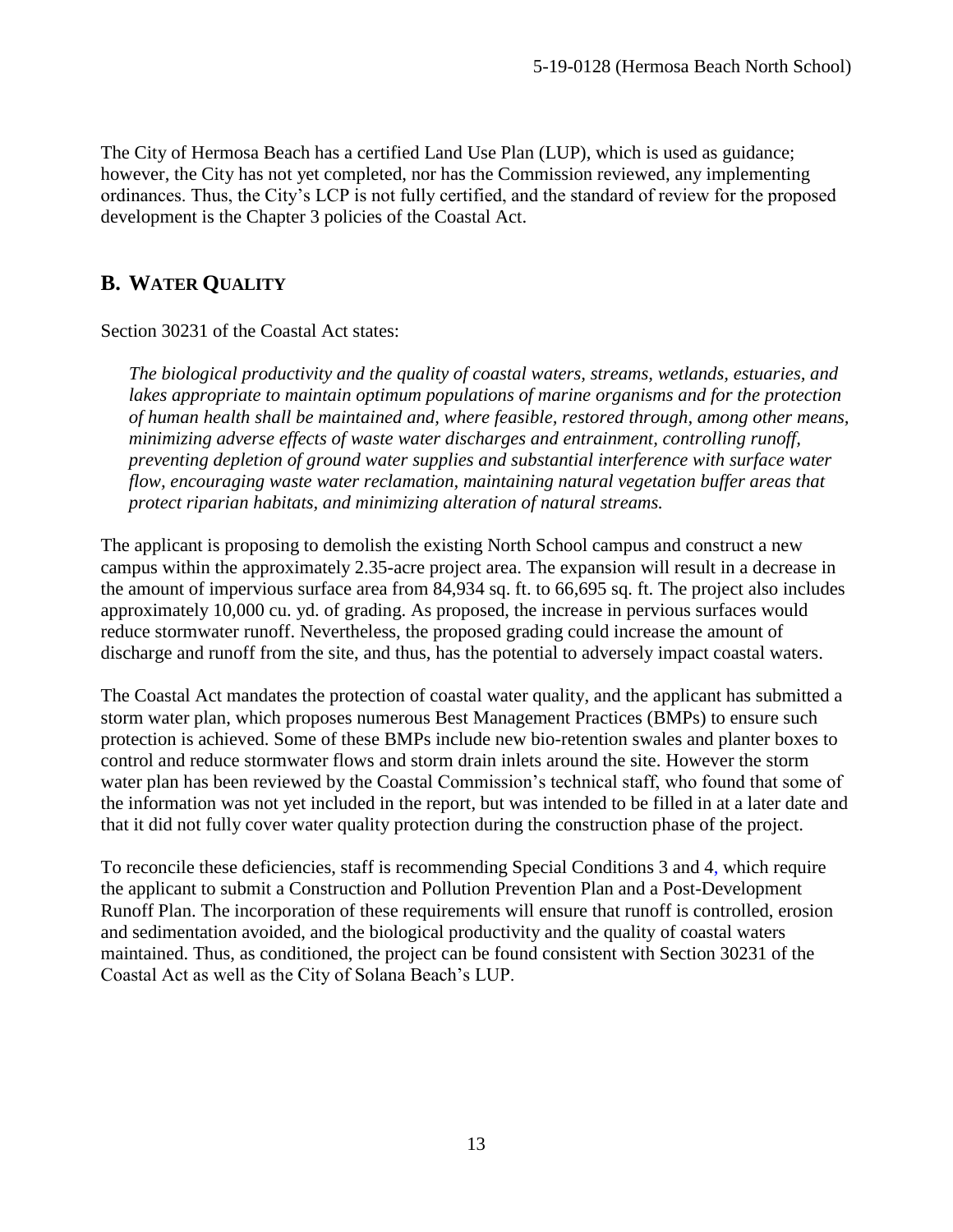### **C. BIOLOGICAL RESOURCES**

#### Section 30240 of the Coastal Act states:

*(a) Environmentally sensitive habitat areas shall be protected against any significant disruption of habitat values, and only uses dependent on those resources shall be allowed within those areas.*

*(b) Development in areas adjacent to environmentally sensitive habitat areas and parks and recreation areas shall be sited and designed to prevent impacts which would significantly degrade those areas, and shall be compatible with the continuance of those habitat and recreation areas.*

Appendix M of the certified LUP contains the following policy related to landscaping:

#### *Landscaping*

*Hermosa Beach, like most coastal communities, did not have a large amount of native landscaping. Dune grasses and shrubs have long been replaced by structures and imported vegetation. Although by some standards Hermosa Beach does not have a great amount of landscaping, the use of landscaping within certain residential neighborhoods is very significant. Landscaping within Areas l and 2 of the Coastal Zone is used exclusively for ornamentation providing a softening impact with the buildings so as not to interfere with the view. East of Loma Drive and throughout the valley portion of Area 3, trees provide both shading and a subdued neighborhood atmosphere. Continuing to maintain a sufficient amount of this "natura1" landscaping within the Coastal Zone will be necessary to soften the visual impacts of new development as well as continue to add to the existing character of the neighborhoods.*

Aside from the proposed 0.09-acre encroachment onto the slope separating the existing school site and the park, the campus is a previously developed site. A biological technical report submitted by the applicant found that the project site does not have any environmentally sensitive habitat areas and no native or sensitive plant communities (Ref: Biological Letter Report, Hermosa North Elementary School, Greg Mason, Alden Environmental Inc., February 10, 2017). An opponent of the proposed project asserted that the sandy slope was home to the California Legless Lizard. However, the commenter did not provide any evidence to support this assertion. The California Department of Fish and Wildlife (CDFW) California Natural Diversity Database (CNDDB) identifies that the California Legless Lizard as a CDFW Species of Special Concern (SSC). As defined by CDFW, a species is identified as a SSC due to declining population levels, limited ranges, and/or continuing threats have made them vulnerable to extinction. Typically, California Legless Lizards are found in dune habitat adjacent to the ocean. On the subject site, the sandy slope is surrounded by development on all sides and the vegetation on the slope itself appears to be entirely non-native. The Commission's senior biologist has reviewed the proposed project and has determined that sandy slope that separates the existing school site and the park is not viable California Legless Lizard habitat [\(Exhibit 8\)](https://documents.coastal.ca.gov/reports/2019/7/w23b/w23b-7-2019-exhibits.pdf).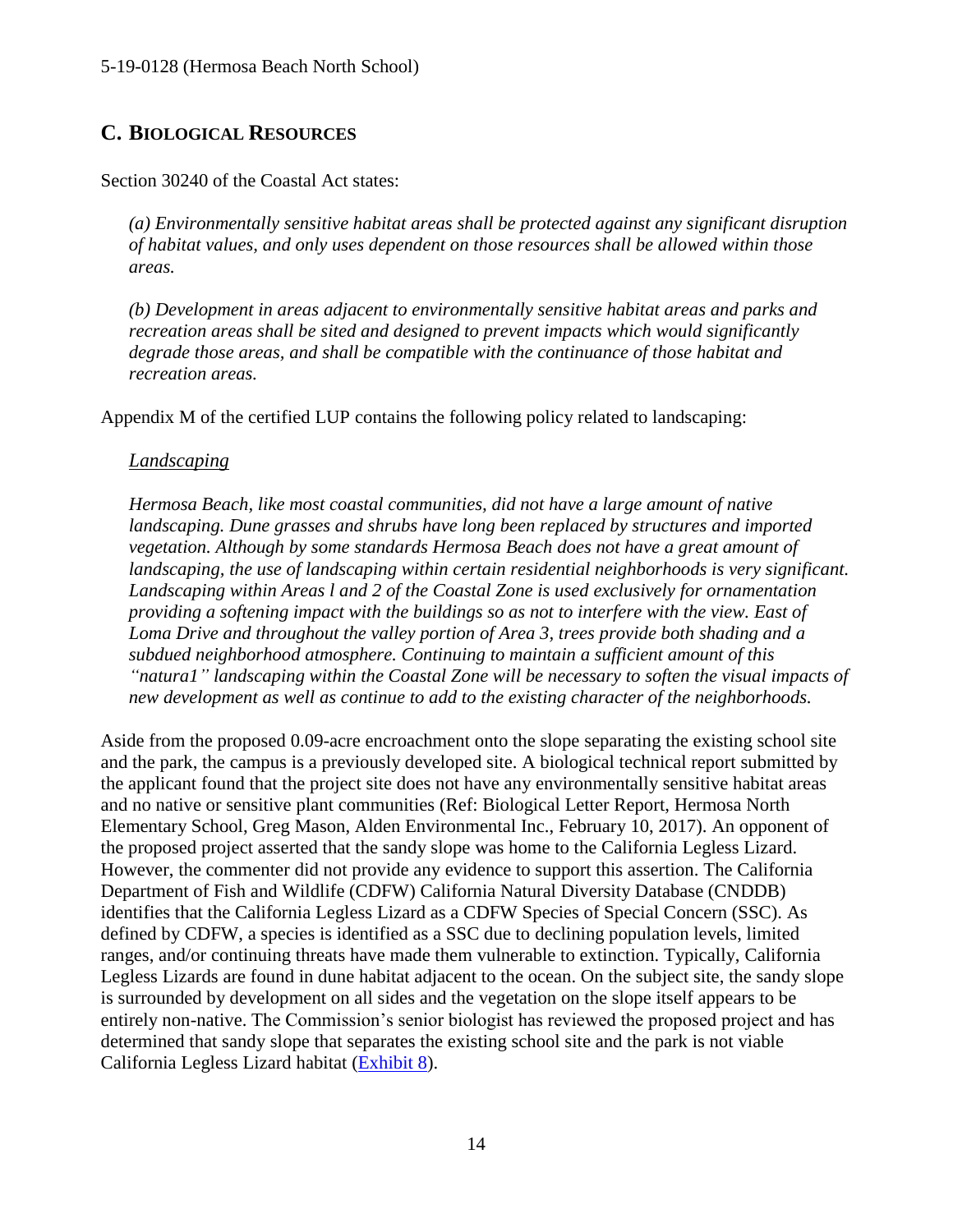Although the project would remove 12 trees from the project site, none of these trees are listed as native, candidate, sensitive or special status species. However, removal of the existing, mature trees during nesting season does have the potential to adversely impact nesting birds. Thus, consistent with a requirement placed on the project by the EIR prepared by the school district for the project, Special Condition 5 requires that the applicant retain a qualified biologist to survey for active bird nests prior to construction, demolition, or tree removal that is to occur during the nesting season. If active nests, of a special-status species or species protected by the federal Migratory Bird Treaty Act (MBTA) or the California Fish and Game Code are observed, then a qualified biologist shall monitor the nest daily until project activities are no longer occurring within a distance of the nest appropriate to the sensitivity of the species, and determined in consultation with the California Department of Fish and Wildlife (typically 300 ft. for most species, up to 500 ft. for raptors), or until the young have fledged and are independent of the adults or the nest is otherwise abandoned.

The applicant is also proposing to plant 45 trees throughout the campus, consistent with the LUP landscaping policy cited above. Special Condition 2 requires final landscape plans that use droughttolerant, native or non-invasive species in order to reduce water use, potential runoff from the site from irrigation, and the spread of invasive species.

The project is not located in ESHA and has been conditioned to ensure that the project will avoid direct impacts to ESHA. Furthermore, the proposed project will not result a reduction to the recreation area of the adjacent public park. Therefore, as condition, the project conforms to Section 30240 of the Coastal Act and the certified LUP.

### <span id="page-14-0"></span>**D. PUBLIC ACCESS & RECREATION**

Pertinent Public Access policies of Chapter 3 of the Coastal Act are as follows:

Coastal Act Section 30210 states:

*In carrying out the requirement of Section 4 of Article X of the California Constitution, maximum access, which shall be conspicuously posted, and recreational opportunities shall be provided for all the people consistent with public safety needs and the need to protect public rights, rights of private property owners, and natural resource areas from overuse.*

Section 30212.5 states:

*Wherever appropriate and feasible, public facilities, including parking areas or facilities, shall be distributed throughout an area so as to mitigate against the impacts, social and otherwise, of overcrowding or overuse by the public of any single area.*

Section 30252 of the Coastal Act states in part:

*The location and amount of new development should maintain and enhance public access to the coast by (1) facilitating the provision or extension of transit service, (2) providing commercial facilities within or adjoining residential development or in other areas that will minimize the*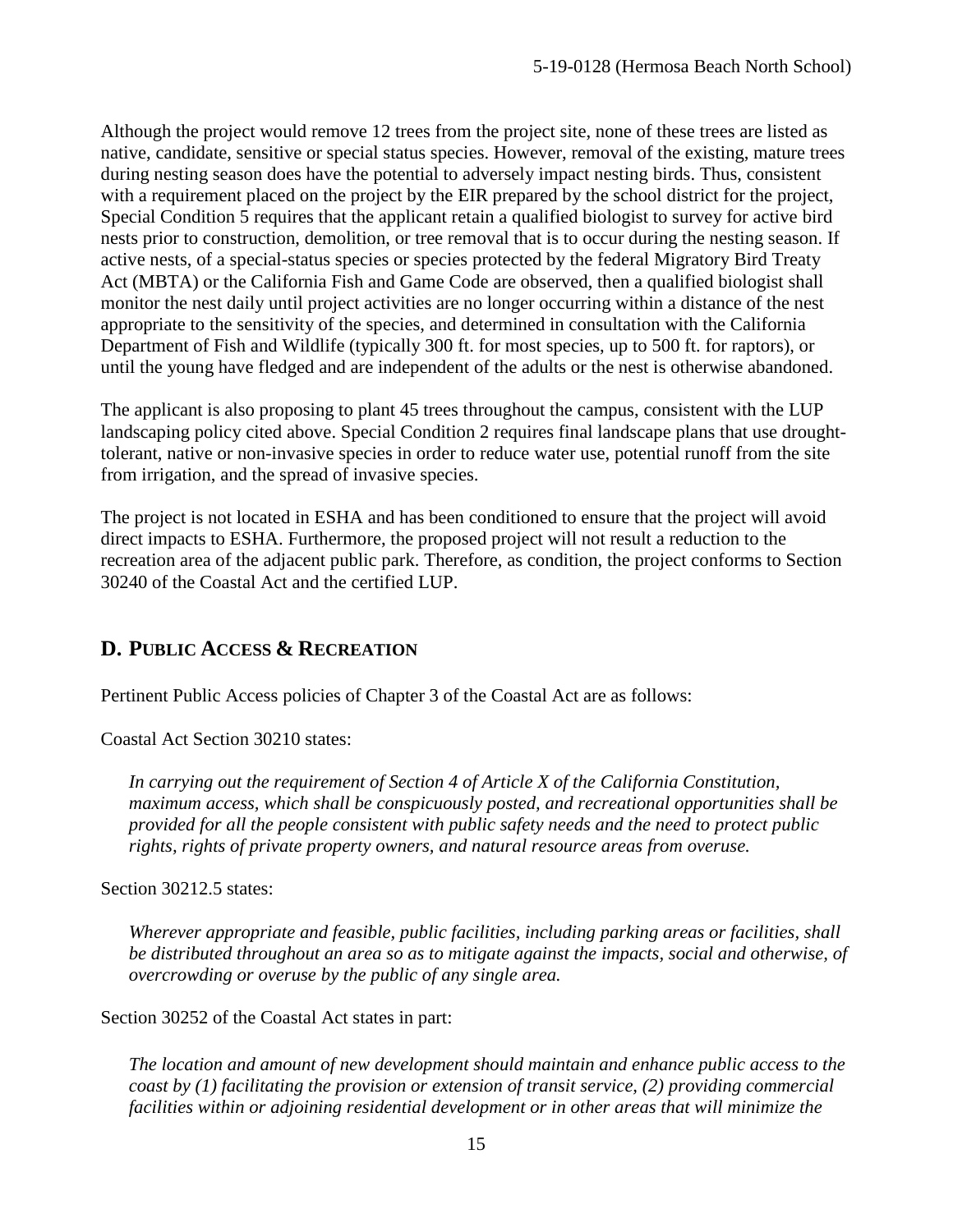*use of coastal access roads, (3) providing nonautomobile circulation within the development, (4) providing adequate parking facilities…*

The City of Hermosa Beach's certified LUP also contains relevant background and policy language:

*Section III. Parking Access Summary, Subsection A states:*

*Statement of Philosophy*

*To Preserve and increase, where feasible, residential, commercial, and general public parking within the Coastal Zone.*

*Section III. Parking Access Summary, Subsection C.1. states, in part:*

*Policy: That the City should not allow the elimination of existing on-street parking or off-street parking spaces within the coastal zone. Future residential and commercial construction should provide the actual parking necessary to meet the demand generated.*

The proposed project has the potential to impact coastal access through increased traffic circulation and parking demand associated with the proposed school. The public access and recreation policies of the Coastal Act and the City's certified LUP broadly protect public access for all by protecting and providing for access to the coast. Section 30210 requires that maximum access and recreational opportunities are provided, Section 30212.5 requires that public facilities be distributed throughout an area to mitigate against adverse impacts to the public, and Section 30252 requires that new development does not adversely impact public access to the coast. The City's LUP requires that public parking in the coastal zone be preserved and increased, where feasible.

The applicant analyzed various alternatives in the project EIR to determine whether impacts to transportation/traffic could be avoided or reduced, while still meeting the project objectives.

The first alternative considered was modernization of the existing North School Facilities and construction of a new cafeteria and library (EIR Section 7.3.2.1). The District determined that this alternative would not reduce impacts to traffic and would not meet the project objectives. In addition, the project would not reduce the project's impacts on existing public street parking. Furthermore, the project would result in less playground space and would result in the need to close a portion of the adjacent public park during school hours in order to safely use the park for the student's physical education needs.

The second alternative considered demolition of the existing North School campus facilities, construction of two alternative layouts for the new campus that were entirely within the existing development footprint, and use of the adjacent park in place of a new turf play area. The primary difference between the two layouts considered, is that Alternative 2a included two onsite loading areas, one in a western parking lot and another along  $26<sup>th</sup>$  Street; while alternative 2b includes the construction of two parking areas with a loading area east of Morningside Drive on City-Owned parkland (EIR Section 7.3.2.2) [\(Exhibit 4\)](https://documents.coastal.ca.gov/reports/2019/7/w23b/w23b-7-2019-exhibits.pdf). Both layouts would utilize a portion of the adjacent public park for the student's physical education needs. Both layouts would include onsite pick up/drop off areas, which would reduce the projects impacts on existing public street parking. The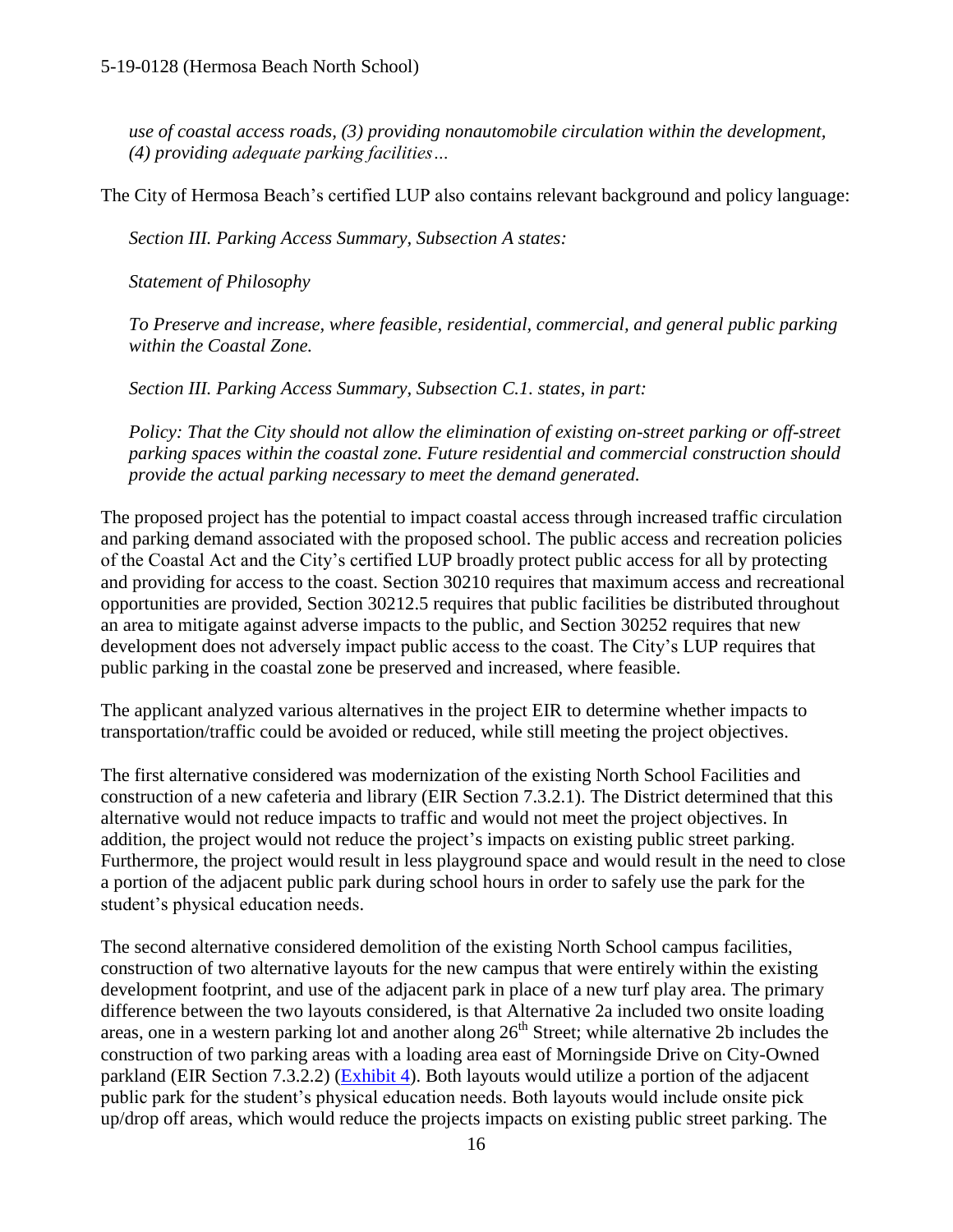District determined that this alternative would not reduce impacts to traffic and would not meet the project objectives. These two layouts would result in less playground space and would result in the need to close a portion of the adjacent public park during school hours in order to safely use the park for the student's physical education needs. Furthermore, Alternative 2b would require City approval and possibly a vote of the electorate to construct a second parking lot on a portion of the public park adjacent to the northeast portion of the school site.

The third alternative considered by the District was four alternate locations to site the new school campus instead of constructing it at the proposed project site (EIR Section 7.3.2.3) [\(Exhibit 4\)](https://documents.coastal.ca.gov/reports/2019/7/w23b/w23b-7-2019-exhibits.pdf). The District determined that the four identified alternate locations were infeasible for various reasons. The first three locations (Alternatives 3a-3c) were too small to accommodate the objective to construct a school site for 510 students. The fourth location, the existing Hermosa Community Center (Alternative 3d), is a designated historic property and would likely be costly to bring into compliance and would also necessitate that the City find an alternative location for the community activities that currently occur at the Community Center (two theaters, the historical society museum, a senior activity center, and Emergency Operations Center). Furthermore, in order to fund the purchase of any of the alternative sites, the District would need to sell the North School site. The District determined that various site constraints on the North School property would result in a relatively low sales price that would not be adequate to purchase a new property.

The fourth alternative considered was to sell only a portion of the North School Site and purchase one of the four sites identified in Alternative 3 (EIR Section 7.3.2.4). This alternative was deemed infeasible because the sale price would be insufficient to purchase a new site and none of the identified sites meet the project objectives.

The fifth alternative considered demolition of the existing North School campus facilities, construction of one of the new classroom structures on the slope separating the existing school site and the adjacent public park, and construction of a parking lot on a portion of the public park adjacent to the northeast portion of the school site (EIR Section 7.3.3.1) [\(Exhibit 4\)](https://documents.coastal.ca.gov/reports/2019/7/w23b/w23b-7-2019-exhibits.pdf). This alternative would include onsite pick up/drop off areas, which would reduce the projects impacts on existing public street parking. However, the District determined that this alternative would not reduce impacts to traffic. Furthermore, the alternative would require City approval and possibly a vote of the electorate to construct parking lot and classroom building on a portion of the public park. This alternative was previously brought before the City electorate and failed to pass. The District undertook a subsequent poll and determined that voters were unlikely to support a project that replaced any of the existing park or slope area with development other than open space (i.e. a classroom building or parking lot).

The sixth alternative was to construct an underground parking area below the school's hardcourt area (EIR Section 7.3.4.1) [\(Exhibit 4\)](https://documents.coastal.ca.gov/reports/2019/7/w23b/w23b-7-2019-exhibits.pdf). The District determined that this alternative would not reduce impacts to traffic and would not meet the project objectives. Specifically, the underground parking alternative would not maximize use of limited District funds. The estimated cost of the alternative in 2017 dollars was approximately \$34 million, nearly 58% of the total funds available for construction of the North School site and revitalization/modernization of the District's two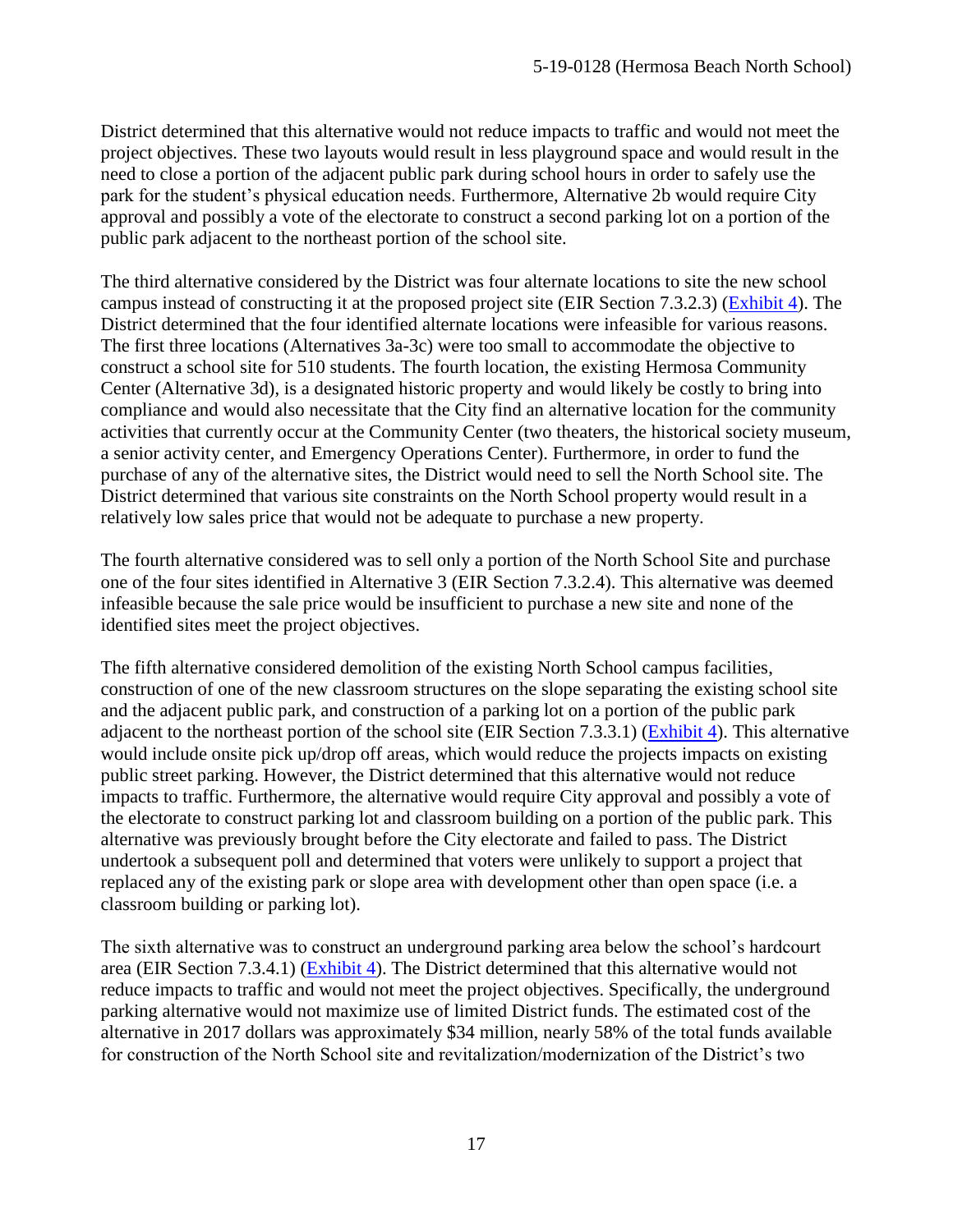#### 5-19-0128 (Hermosa Beach North School)

 $\overline{a}$ 

current schools. For comparison, the proposed project has an estimated cost of \$28.8 million<sup>1</sup>. Furthermore, the alternative has the potential to decrease safety and security for students because the school's play areas would be partially obscured from the rest of the school site by residential development.

The seventh alternative is similar to the proposed project (EIR Section 7.3.4.2). The primary difference between this alternative and the proposed project is that the turf playfield would extend further onto the eastern slope between the school site and the park [\(Exhibit 4\)](https://documents.coastal.ca.gov/reports/2019/7/w23b/w23b-7-2019-exhibits.pdf). The parking and pick up/drop off configuration would be the same as proposed and therefore this alternative would not reduce impacts to traffic. In addition, the alternative would not reduce the project's impacts on existing public street parking. The alternative also included construction of a larger retaining wall to support the increased slope encroachment, which would also significantly increase the project cost.

The eighth alternative considered by the District was to demolish the existing campus and to use it for a transitional kindergarten, kindergarten, and first grade students (EIR Section 7.3.5.1). Under this alternative, the applicant analyzed the construction of the same number of classrooms as the proposed project. However, the maximum number of students allowed per classroom for the younger children would be 24 as opposed to a maximum of 30 third and fourth graders allowed per classroom. The smaller class size would reduce the operating capacity of the school. The District determined that this alternative would meet the project objectives. However, the District eliminated this alternative because of community objections based on the belief that younger children are less likely to walk and bike to school and therefore the project would result in increased traffic and increased need for pick up/drop off zones.

The ninth alternative included two options to reconfigure the proposed parking lot to allow for onsite drop off/pick up (EIR Section 7.3.5.2) [\(Exhibit 4\)](https://documents.coastal.ca.gov/reports/2019/7/w23b/w23b-7-2019-exhibits.pdf). However, both options would reduce the number of onsite parking spaces below the recommended minimum space requirement for the proposed number of students. Furthermore, the alternate layouts might cause additional traffic impacts through queuing onto the adjacent public street.

The tenth alternative included a one-way southbound driveway to provide onsite pick up/drop off that would extend from the intersection of Morningside Drive and  $26<sup>th</sup>$  Street to the either  $25<sup>th</sup>$  Street or Morningside Drive (EIR Section 7.3.5.3) [\(Exhibit 4\)](https://documents.coastal.ca.gov/reports/2019/7/w23b/w23b-7-2019-exhibits.pdf). Additionally, the parking lot would be moved to the east side of the project site. This alternative would shift the traffic impacts of the project to the streets north of the project site. Specifically, queuing at the intersection at Gould Avenue/Ardmore Avenue, which is currently operating at a poor level of service, would be worsened. Furthermore, Alternative 10a, which includes a driveway from  $26<sup>th</sup>$  Street /Morningside Drive to Morningside drive, would result in the need to import a substantial quantity of soil to build up the eastern portion of the project site to make it level with the remainder of the site. Alternative 10b, which includes a driveway from  $26<sup>th</sup>$  Street /Morningside Drive to  $25<sup>th</sup>$  Street and construction of a multi-purpose structure south of one of the two possible parking areas, would provide 55 parking spaces. However, the alternative would result in a significant decrease in available

 $1$  The funding for the new school is a 2016 bond, measure S, that was passed by the city electorate. The funding allocation of the total sum of \$59 million includes \$28.8 million in bond proceeds to rebuild North School with 17 classrooms, \$11.1 million for improvements to Hermosa Valley, and \$18.5 million for Hermosa View.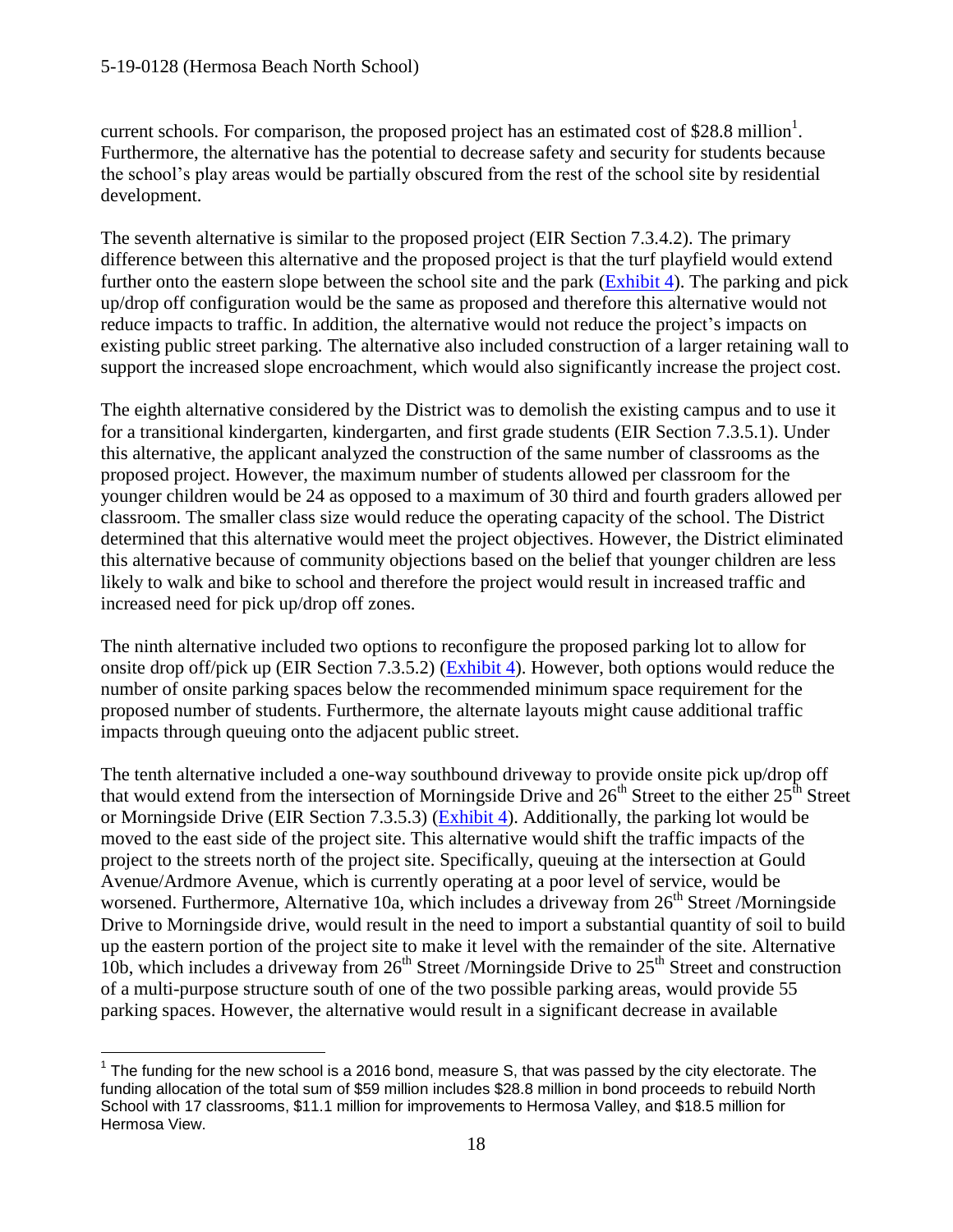playground area for the students. Alternative 10c is similar to 10b, but the multi-purpose building would be constructed adjacent to the  $26<sup>th</sup>$  Street. This alternative would reduce the number of onsite parking spaces below the recommended minimum space requirement for the proposed number of students. In addition, the District determined these three alternatives were not feasible, in part, because the alternatives have the potential to decrease safety and security for students because the school's play areas would be partially obscured from the rest of the school site by residential development and none of the options would reduce impacts to traffic.

The eleventh alternative considered two similar options to construct the primary classroom/administration building on the slope between the existing school site and the park and to build a new access road along the southern perimeter of the park. The primarily difference between the two options is that Option A would locate the parking area at the northeast portion of the site and Option B would locate the parking area at the western portion of the site [\(Exhibit 4\)](https://documents.coastal.ca.gov/reports/2019/7/w23b/w23b-7-2019-exhibits.pdf). This alternative would alleviate the public parking impacts, as pick up/drop off would be facilitated on the new access road. Additionally, traffic impacts on residential streets would be less than for the proposed project. However, the District determined that this alternative was infeasible because it would require a vote of the electorate to construct the access road within the public park and the previous polling by the applicant indicated that voters were unlikely to support a project that replaced any of the existing park or slope area with development. Furthermore, the eastern half of the new access road would be on City parkland, and it is uncertain whether the City would approve of such a development. In addition, the District determined that the alternative has the potential to decrease safety and security for students because the school's play areas would be partially obscured from the rest of the school site by residential development and construction of the new access road would significantly increase the project cost.

The District also analyzed a No Project alternative and a No Project alternative that would reallocate the bond funding to construct new classroom buildings atop disturbed areas at the existing Valley and View School sites. The No Project alternative would be 'environmentally superior' to the proposed project. Notably, the No Project alternative would avoid the significant traffic impacts that are expected to result with the proposed project. However, the No Project alternative would not meet nine out of the ten project objectives. The No Project alternative that would reallocate the bond funding to construct new classroom buildings at the existing Valley and View School sites would also be 'environmentally superior' to the proposed project. This alternative would also eliminate the significant traffic impacts that are expected to result with the proposed project. However, similar to the first No Project alternative, this alternative would not relieve the existing overcrowding at the View and Valley Schools, it would not maximize use of District funds, and it would not maximize use of District-owned property.

The Commission has analyzed the numerous alternatives presented by the applicant and, as explained below, finds that the proposed project, as conditioned in this staff report, is the most protective of coastal resources, while also meeting project objectives.

#### Circulation

There is public opposition to the proposed project, which is primarily focused on concerns that the project will result in adverse impacts to circulation and traffic in the immediate vicinity of the school site. The roads directly adjacent to the North School site are all two-lane local streets. Pacific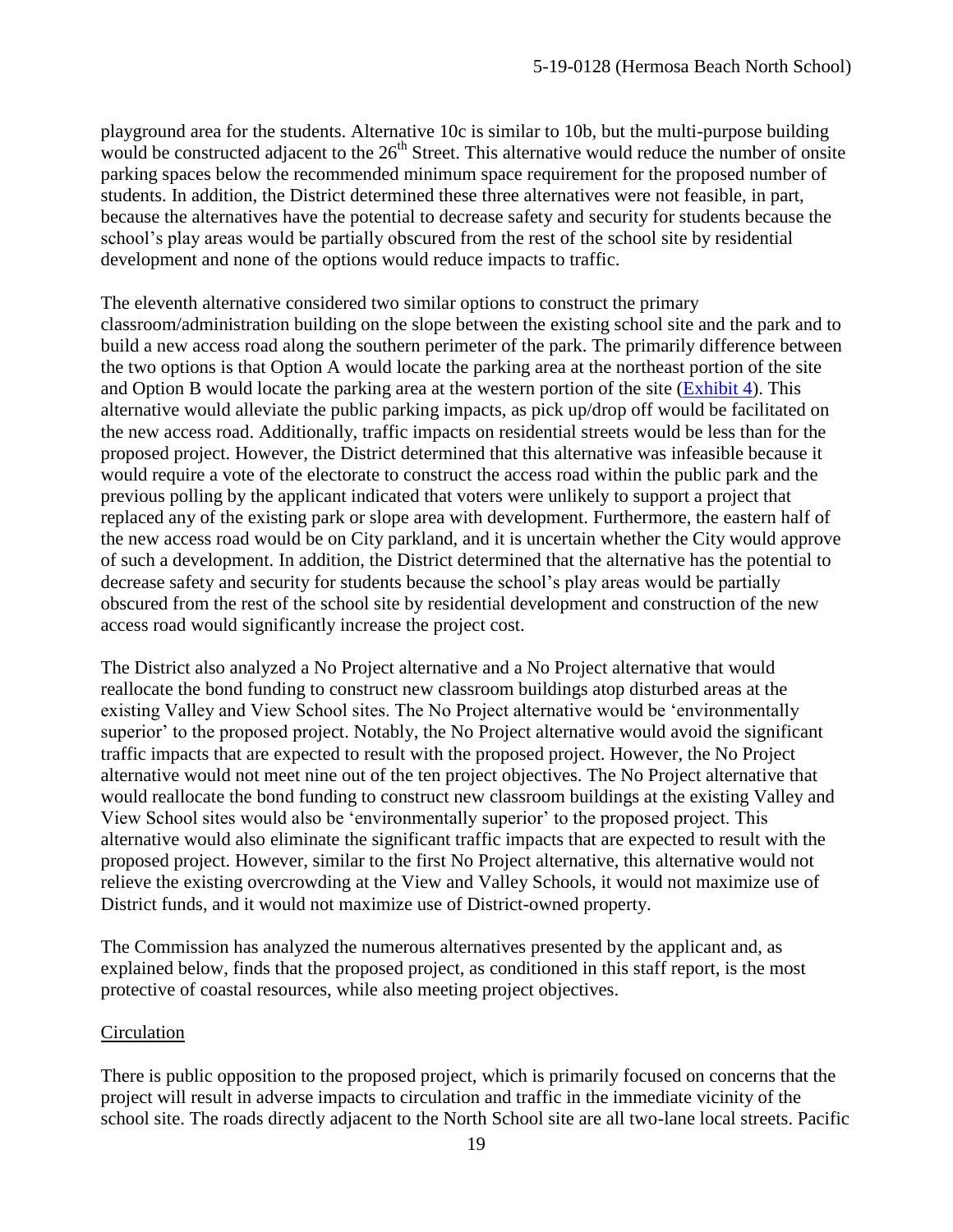#### 5-19-0128 (Hermosa Beach North School)

Coast Highway and Artesia Boulevard, which are classified as regional roadways, are located approximately ½ mile inland of the site.

Due to the narrow street widths surrounding the project site, vehicular circulation to and from the school site would be constrained at the beginning and ending of each school day. The narrow streets would be an inconvenience for motorists and surrounding residences and would result in reduced vehicle speeds. However, the applicant's traffic consultants determined that there are sufficient pullout opportunities for vehicles traveling in opposite directions to pass when one of the drivers pulls over to an open curb (where no vehicles are parked) or a driveway to allow oncoming vehicles to pass.

The EIR prepared for this project includes a traffic study that estimated the total number of additional trips that would be generated by the project under a maximum capacity scenario with 510 students compared to the number of trips generated with the most recent use of the site (day care and adult school). The additional trips represent the total number of vehicle trips generated by the site, including staff/faculty vehicles, drop-off/pick-up activities, visitors, and deliveries. The traffic study found that the proposed project would potentially result in an additional 217 daily weekday morning peak hour vehicle trips per day, 24 additional trips during the weekday afternoon peak hour, and 100 additional weekday trips throughout the remainder of the day. The traffic study concluded that during the weekday morning and afternoon peak hour, none of the study area intersections or street segments would be significantly impacted by the proposed school project.

Standard practice for traffic studies is to look at circulation impacts over one-hour periods. However, in response to concerns raised by the City and nearby property owners, the applicant also undertook a traffic study that analyzed the morning and afternoon peak half hour time periods. The peak half hour analysis more closely models the short bursts of more intense traffic flow during the period immediately prior to the beginning of the school day and immediately after the school day ends. The half hour analysis found that the proposed project would result in potentially significant impacts to two of the 17 study intersections (Valley Drive/Gould Avenue and Ardmore Avenue/Gould Avenue) and potential significant impacts to six street segments near the school (24th Street, Morningside Drive, Park Avenue, 25th Street, 26th Street, and Myrtle Avenue). The traffic delays would occur during the half-hour period at the beginning of the school day and during the half-hour period at school dismissal. In order to help mitigate the expected impacts to circulation, the applicant and the City have agreed to a Memorandum of Understanding that includes the establishment of a working group to create a Neighborhood Traffic Management Plan prior to opening the school. The working group will also continue to evaluate conditions around the site after the school opens to further explore options to reduce congestion. Future mitigation options may include, but are not limited to, a staggered bell schedule, additional red curb areas, and additional offsite loading areas. These potential mitigation measures will primarily affect areas within the City right-of-way and may require that the City obtain a CDP from the Commission. In addition, the District has indicated that they may use the new North School campus as a transitional school; while the District's other two Hermosa Beach schools are renovated. The use of the North School as a transitional school may temporarily result in the need to add parking restrictions to additional on-street parking spaces above the number of spaces approved to be impacted by the proposed project, which may also result in the need for the City to obtain a CDP from the Commission.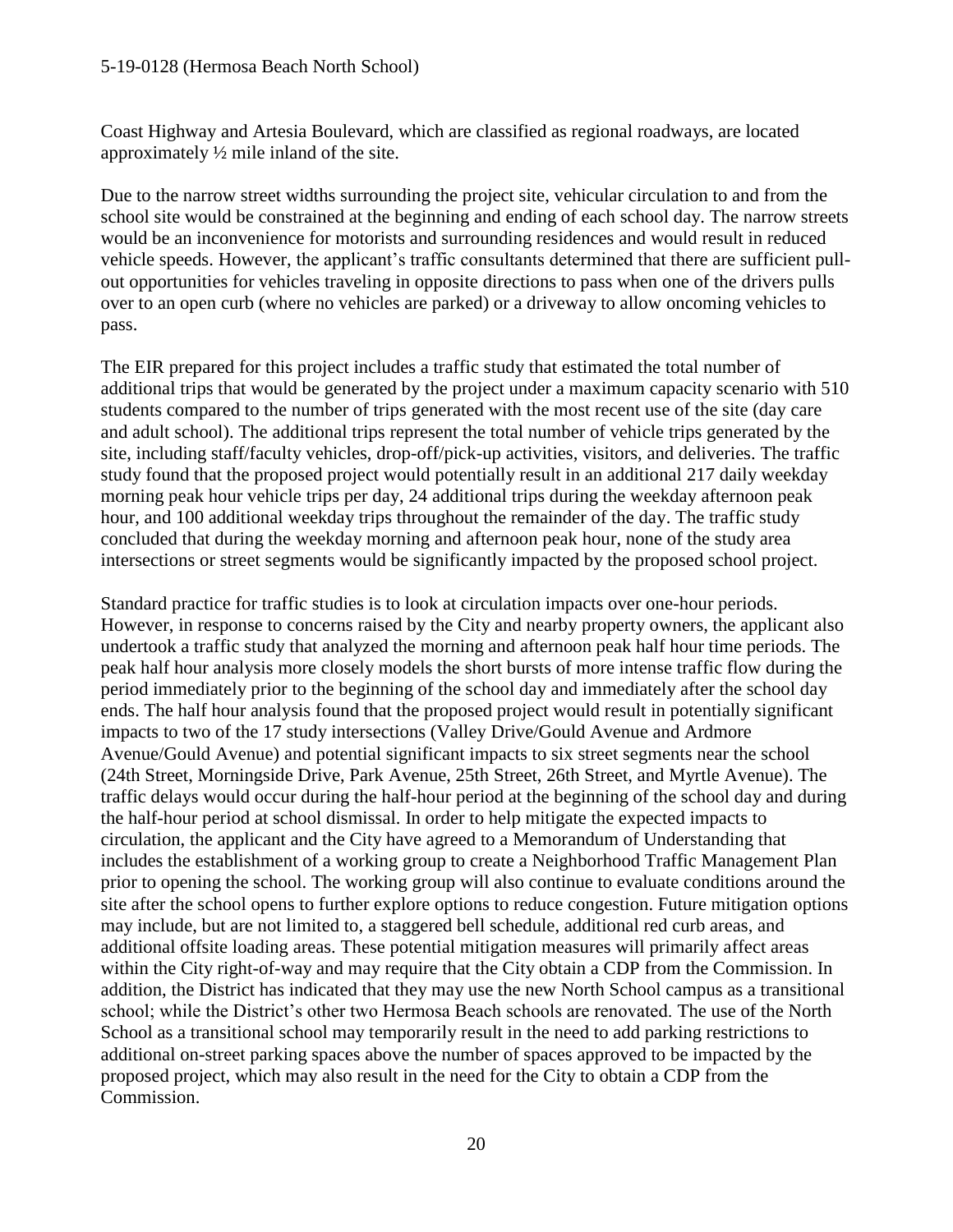As shown in the traffic study, the proposed project is likely to create worsened traffic conditions for short periods of time for nearby residents and drivers who pass near the school site directly before and after the school day. However, the primary traffic impacts will occur on weekdays in the early morning and early afternoons primarily outside the summer months. Furthermore, Gould Avenue, the primary east/west street that may be impacted by the project, is only one of many east/west streets that beach users can take to access the City's beaches from Pacific Coast Highway. Thus, the expected circulation impacts resulting from the new school campus are unlikely to adversely impact beachgoers and beach access during prime beach usage times (i.e. midday on weekends during the summer months) and there are alternate routes that beach users can use to get to the beach if their visit happens to coincide with the start or end of the school day.

#### On-Street Public Parking

 $\overline{a}$ 

The City of Hermosa Beach has historically experienced a shortage of parking due to competing parking demands of beach-goers, customers of commercial establishments, and the surrounding residential uses which range from low to high density. In order to alleviate those parking demands, the City proposed, and the Commission approved, a parking management plan, which has been in place for nearly 40 years. The parking management program has been revised various times since its original approval in 1982 (Ref: CDP Nos. 5-82-251, 5-82-251-A1, 5-84-236, 5-84-236-A1, 5-84- 236-A2, 5-97-011). The residential parking program covers nearly the entirety of the City's Coastal Zone (an area bounded by both City boundaries on the north and south, the Strand (ocean front) on the west and Loma and Morningside Drives on the east) and provides for preferential parking by permit for residents who live within four blocks of the beach. In general, the parking program as approved most recently by the Commission, consists of preferential on-street parking for City residents between May 15 and September 15 from 10:00 AM to 10:00 PM every year, a maximum of 1 hour parking in preferential spaces for non-residents, and provision of free remote parking lots for visitor beach parking<sup>2</sup>.

All of the existing public on-street parking spaces adjacent to the project site are included in the City's parking management program and are currently restricted to a maximum of one hour without a resident or day-use pass between May 15 and September 15 each year. Currently, there are 35 public on-street parking spaces adjacent to the project site. As proposed, the school reconstruction will result in one additional on-street public parking space through changes to the entry and exit access driveways points. However, all 36 of the post project public parking spaces are proposed to be restricted to allow for safe drop off/pick up during school days. Specifically, on school days between 8:00 AM and 9:00 AM and between 2:30 PM and 3:30 PM, parking will be prohibited in 19 of the parking spaces adjacent to the site in order to increase safety for students and only loading will be allowed in the 17 identified pick up/drop off parking spaces<sup>3</sup> [\(Exhibit 6\)](https://documents.coastal.ca.gov/reports/2019/7/w23b/w23b-7-2019-exhibits.pdf).

 $2$  The Commission had initially required that a free or low-cost shuttle be provided to take visitors from the remote parking lots to the beach (Ref: CDP No. 5-82-251 and 5-84-236). However, the Commission subsequently approved an amendment to the parking program to eliminate the shuttle requirement after the City provided data showing low ridership numbers on the shuttle (Ref: CDP 5-82-251-A1).

 $3$  The proposed drop off/pick up loading zones are consistent with the "Traffic Operations and Safety at School: Recommend Guidelines" (Cooner et al. 2004), which recommend that schools have one loading space for every 50 students, with a minimum of five spaces. Thus, with a maximum enrollment of 510 students, the school would need a minimum 11 pick up/drop off loading spaces (510 students  $/50 = 11$ )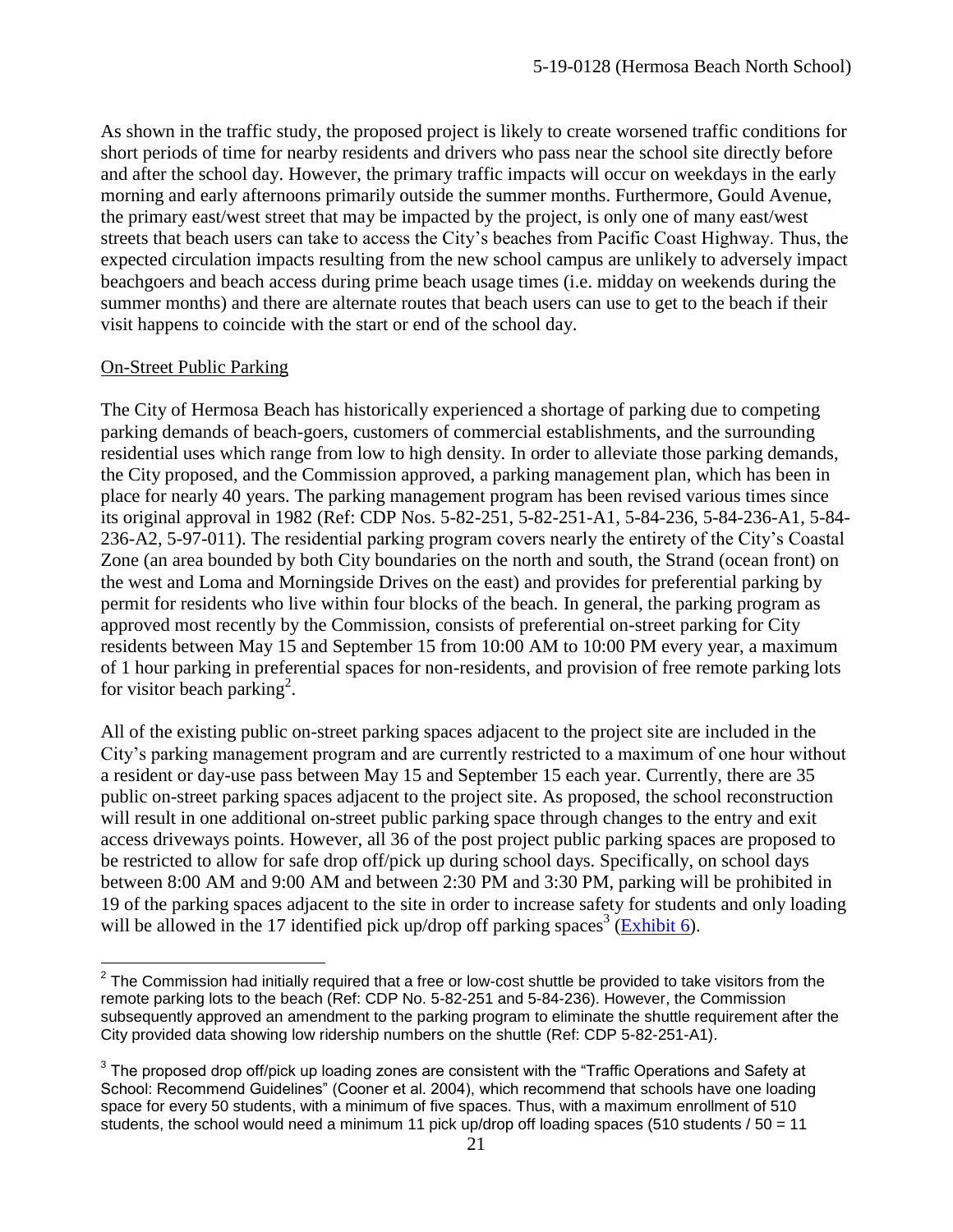Although the drop off/pick up parking restrictions will primarily occur outside the prime summer beach use season, the restrictions have the potential to adversely impact the existing on-street public parking spaces, which are within an easy walk of the beach and are available with limited restrictions eight months out of the year (September 16 through May 14). Specifically, in order to use one of the 36 on-street parking spaces that would be available to the public, a beach user would have to leave before 8:00 AM or arrive after 9:30 AM for a morning beach walk or surf session and someone who wants to spend the afternoon at the beach would need to either leave before 2:30 PM or arrive after 3:30 PM. It may also be the case that local residents who currently use these spaces during the summer months will instead use the spaces in the free remote lots that are intended for beach visitors in order to avoid moving their vehicles twice a day. The remote parking spaces closest to the project site, and therefore most likely to be impacted by the parking restrictions resulting from the North School, are the 35 spaces required to be available for public use at the Kiwanis Club parking lot, which is located approximately 700 ft. from the project site at the east end of the adjacent public park [\(Exhibit 1\)](https://documents.coastal.ca.gov/reports/2019/7/w23b/w23b-7-2019-exhibits.pdf).

While not directly related to the proposed school reconstruction project, the Commission's most recent action on the City's parking program (Ref: CDP No. 5-84-236-A2) included approval of the City's proposal that the cost of a non-resident day use parking pass be a maximum of \$5 and requires that the City report any change to the parking program to the Executive Director of the Commission in order to determine whether a CDP amendment must be obtained. Changes that must be reported include the location of the remote parking spaces, the duration of the free parking, and the amounts of fees for on-street parking or day passes, or any other feature of the program. It appears that the City is not in compliance with the Special Conditions of CDP No. 5-84-236-A2, on at least two aspects of the parking program. First, street signage adjacent to the project site states that the street parking spaces are restricted to a maximum of 1 hour for non-residents between May 15 and September 15 from 10:00 AM to Midnight, rather than the approved hours of 10:00 AM to 10:00 PM. Second, as of June 2019, the City's website states that a day-use pass can be purchased by a non-resident for a cost of \$13 per day, which is significantly more than the \$5 fee for day use passes approved by the Commission. Commission staff has notified the City of the inconsistencies between the parking program as approved most recently by the Commission and the current parking program implementation. However, the applicant in this CDP application is not responsible for implementing the parking management plan approved by CDP No. 5-84-236-A2.

#### Off-street Parking

The site currently has a 44-space parking lot that is not open to the public. As proposed, the existing on-site parking will be replaced with a 41-space parking area. The City's certified LUP does not include parking standards for schools. However, the number of parking spaces within the proposed on-site parking lot is consistent with California Department of Education guidance that schools have at least 2.25 parking spaces per classroom/teaching station. The proposed school will have 17 classrooms and a learning center/library (18 teaching stations  $* 2.25 = 41$  Parking Spaces). While the proposed school would have adequate on-site parking during a normal day, the project EIR

<sup>&</sup>lt;u>.</u> loading spaces). As proposed, the 25<sup>th</sup> street drop off location is 180 ft. long and the Myrtle Avenue drop off location is 165 ft. Assuming an average car length of 20 ft., the combined 345 ft. loading zone would facilitate 17 cars (345 ft. / 20 ft. = 17.25 loading spaces).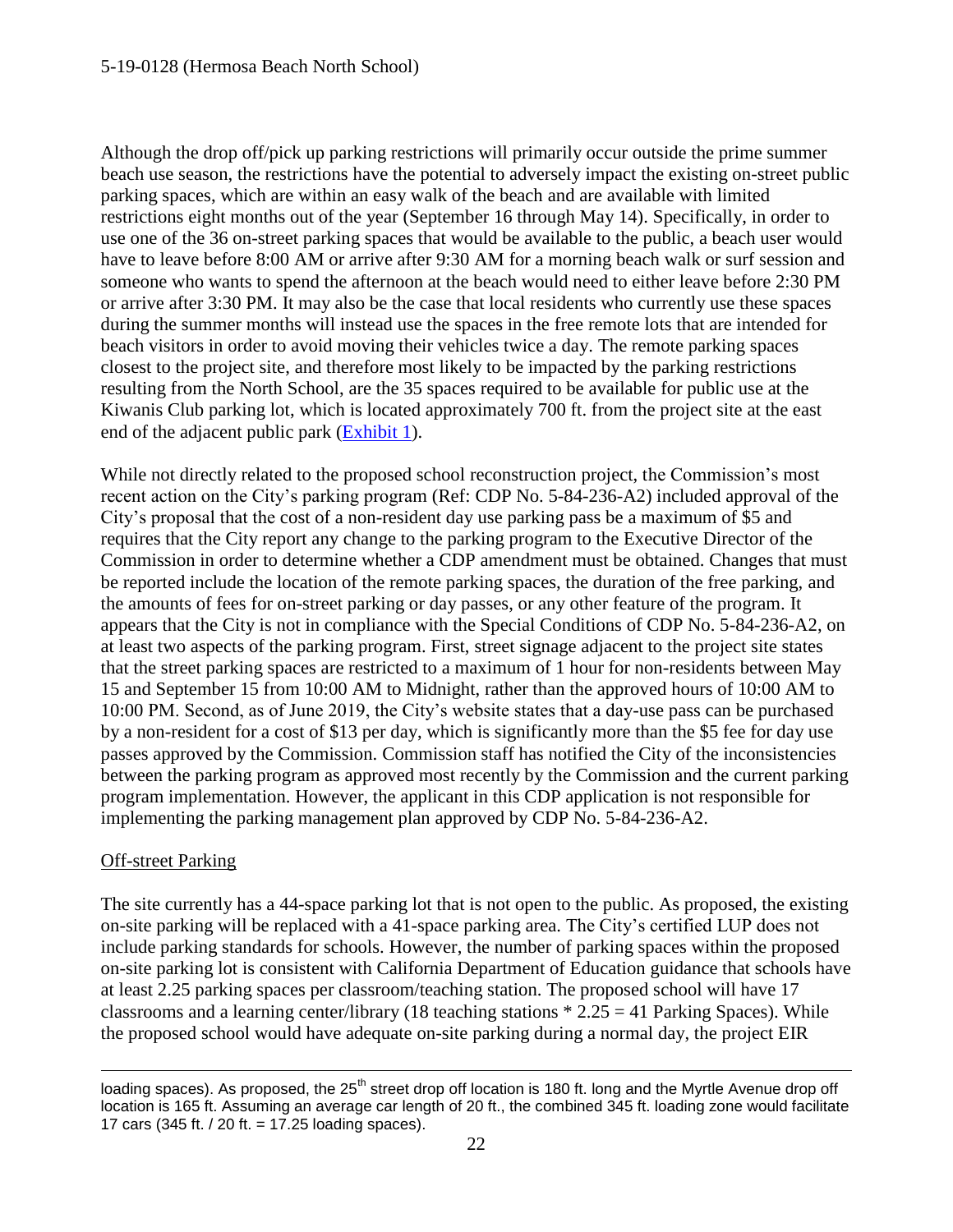indicates that there would be several special events throughout the year—back-to-school night, performances, etc.—when the demand for parking would exceed the number of spaces in the parking lot and most of the event attendees would have to find parking on the nearby streets or in parking lots in the vicinity of the school. Parking associated with these special events has the potential to make beach parking even more difficult to find during these events. However, the EIR indicates that these parking situations would be temporary—roughly a few hours—and would only occur approximately four to six times annually.

In order to mitigate the impacts to public beach access parking resulting from the twice daily drop off/pick up parking restrictions and from the approximately four to six special events each year, the applicant has proposed to allow public parking in the on-site parking lot as follows: "*No Parking During School Hours from 7AM-6PM*" and "*3-Hr Parking Max after school hours, weekends, and holidays.*" The availability of 41 parking spaces for public use, especially during weekends, holidays, and all week in the summer will be a significant beach access resource. However, the three-hour parking time limit during non-school days would be unduly restrictive to beach users who want to spend more than three hours at the beach. Furthermore, future changes in the school programming (i.e. offering summer school, camps, etc.) has the potential to reduce the availability of the on-site parking area to the public and may no longer provide adequate mitigation for the adverse street parking impacts caused by the project.

Therefore, Special Condition 6 has been included to require that the parking lot be available to the public on all weekends, school holidays, and during the summer season between the last and first day of the regular school calendar each year. Furthermore, Special Condition 6 requires that the public be allowed to park in the lot all hours except between 2:00 AM and 4:00 AM on weekends, school holidays, and during the summer season with no maximum stay. A prohibition on parking between 2:00 AM and 4:00 AM will help to ensure that the parking spaces turn over at least once each non-school day and will potentially provide for greater availability to beach users. In addition, the condition incorporates the portion of the applicant's proposal that would provide parking from 6 PM to 7 AM on School days for a maximum of three hours. Rental or leasing of the any of the 41 parking spaces at any time is prohibited. Special Condition 6 also requires that the City submit a signage plan for review and written approval by the Executive Director of the Commission to ensure that the public is made aware of the available parking and hours/days it is available to the public. Lastly, the parking condition requires that, prior to making changes to school programming that would result in a reduction in the number of days that the parking lot is available to the public, the applicant must contact the Executive Director to determine whether an amendment to this Coastal Development Permit will be required.

As conditioned, the proposed development would minimize adverse impacts to public access and recreation, and thus, it is consistent with Section 30210, 30212.5, and 30252 of the Coastal Act and with the City of Hermosa Beach certified LUP.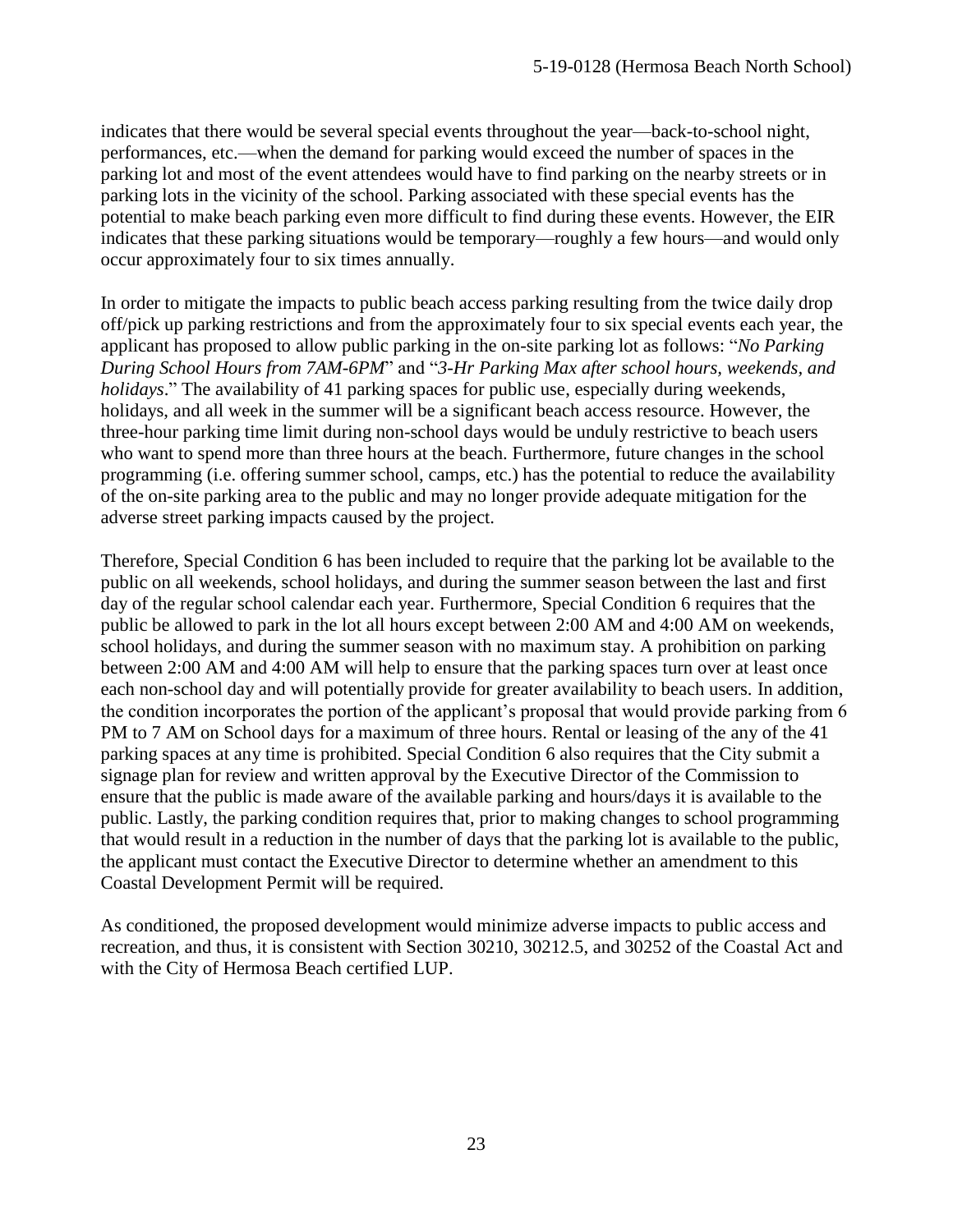# <span id="page-23-0"></span>**E. COMMUNITY CHARACTER AND VISUAL RESOURCES**

Section 30251 of the Coastal Act states, in part that:

*The scenic and visual qualities of coastal areas shall be considered and protected as a resource of public importance. Permitted development shall be sited and designed to protect views to and along the ocean and scenic coastal areas, to minimize the alteration of natural landforms, to be visually compatible with the character of surrounding areas, and, where feasible, to restore and enhance visual quality in visually degraded areas…*

The City of Hermosa Beach's certified LUP also contains relevant policies:

- VI. Coastal Development and Design, Subsection B:
- B. *Goals and Objectives*
- *1. To develop a stable population which is suited to the available land area and community resources.*
- *2. To preserve and enhance coastal overviews and key view point areas.*
- *3. To encourage historic preservation to maintain the eclectic character of Hermosa's mixed architectural styles.*
- *4. To continue to develop facilities that serve the needs of both coastal visitors and the City's residents.*
- *5. To preserve and, where feasible, enhance the City's remaining open space.*

VI. Coastal Development and Design, Subsection C.1:

*1. Existing Policies & Program*

*Policy: That the City should restrict building height to protect overview and viewshed qualities and to preserve the City's existing low-rise profile.*

*Program: Zoning and building codes limit the height of all structures, depending on zone. The maximum height in each residential R-1, R-2, and R-3 zones are 25 ft., 30ft., and 35 ft. respectively. The maximum height in the City is 45 ft. or three stories and is in the commercial zone. (See Appendix G, .Table XIII.)*

Appendix M of the certified LUP states, in part, the following:

#### *Building Height/Scale*

*The scale of the City is subdued and reflective of the natural contours of the beach and dune areas. The City, at present, does not contain any 1arge obtrusive structures. Bui1ding height for all areas are controlled by zoning height limitations. Present height restrictions is the basic view preservation mechanism utilized by the City. The maximum building height allowable in*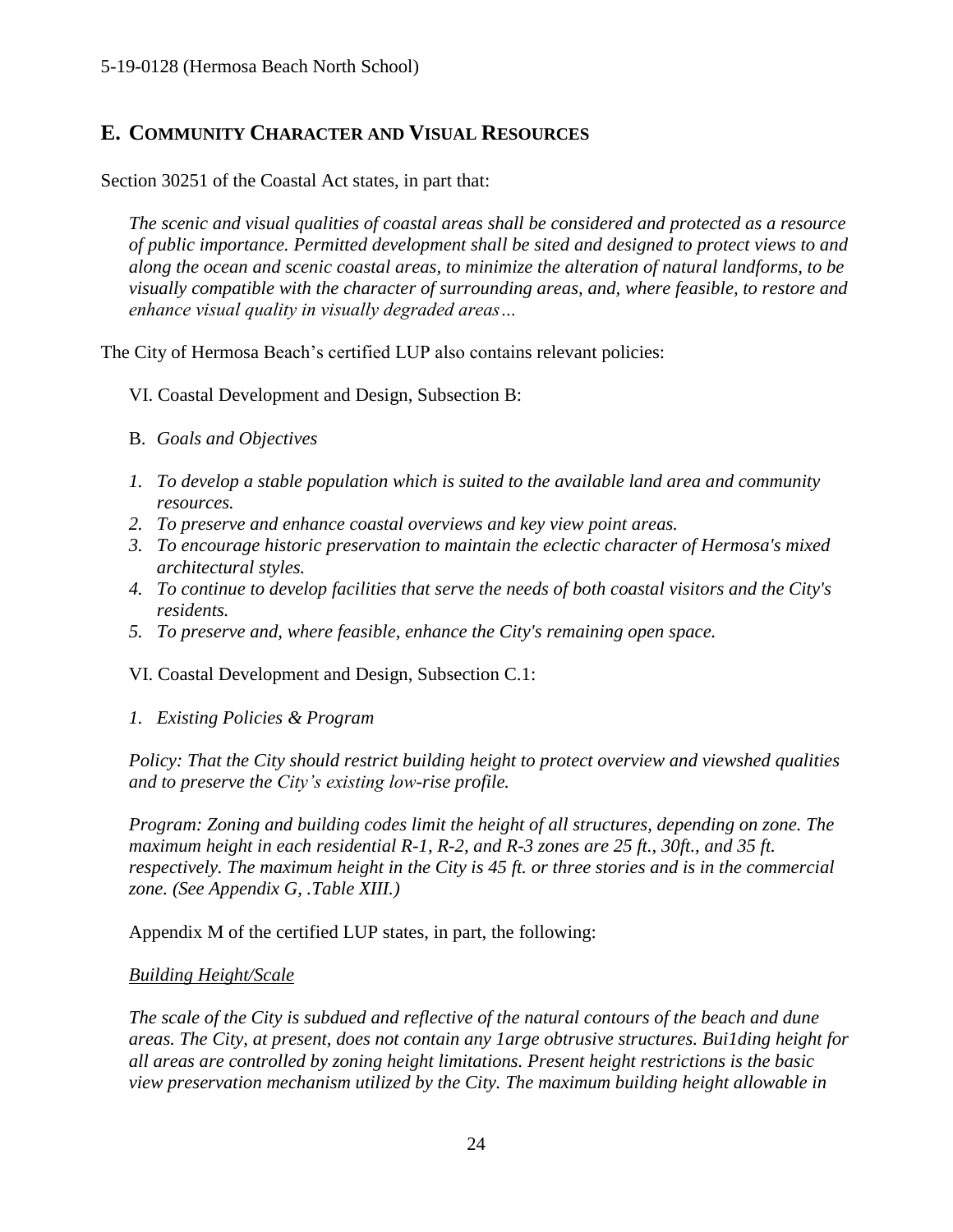*the City is 3 stories or 45 feet, for commercial property and 35 feet for residential property (see Table XXV).*

#### *Building Architect*

*Through the City's development before the turn of the century, various bui1ding designs and styles have been constructed. Many were bui1t to take advantage of the westward view of the ocean or open expanse of sky. The expanse of windows · in most structures adds to the internal design aspects for the residence. Porches and decks are predominant throughout the City and provide additional areas for viewing and sunning.*

*Consistency of building design has, until recently, never occurred to a great extent in the City. The first wood cottages established over 80 years ago have for the most part been replaced by newer structures or been remodeled and refurbished. Intermittent new construction and individual redevelopment of structures has resulted in a potpourri of building designs that give a unique, individual character to each street in the City. The blandness that is so characteristic of many subdivisions is not prevalent in the City.*

The project site is located adjacent to a public park and is surrounded by single and multi-family residential buildings located less than ¼-mile from the beach. The existing campus consists of five buildings that will all be demolished, and the proposed project includes the construction of two new, two-story buildings. The new buildings will consist of a 31,469 sq. ft., 30 ft. high two-story classroom and administration building (main building), a 5,507 sq. ft. and a 26 ft. 10 in. high twostory multipurpose building. The District is not required to comply with City zoning requirements related to height. Nevertheless, the two buildings have been designed to comply with the height restrictions applicable to adjacent R-2 zoned homes.

The Coastal Act and the certified LUP require that the visual quality of the area is protected by siting and designing development to preserve views to and along the ocean and scenic coastal areas. It also requires that development is visually compatible with the character of the surrounding area. As described by the applicant, the new school structures have been designed in a modern coastal architecture style [\(Exhibit 9\)](https://documents.coastal.ca.gov/reports/2019/7/w23b/w23b-7-2019-exhibits.pdf), similar to the surrounding newly renovated residences.

Though the subject site is relatively close to the coast, there are no public coastal views across the subject site. There is an existing view of the ocean from  $25<sup>th</sup>$  Street adjacent to the southwest corner of the site that will not be affected by the proposed project [\(Exhibit 7\)](https://documents.coastal.ca.gov/reports/2019/7/w23b/w23b-7-2019-exhibits.pdf). Although the project would locate an elementary school in a residential neighborhood, this is not uncommon as public elementary schools usually serve their local communities and doing so facilitates walking and biking to school as opposed to driving, thereby reducing vehicle miles travelled, traffic and congestion, and related impacts to coastal resources (see, e.g. Sections 30253(d) and 30250 of the Coastal Act). In addition, the proposed two-story buildings are consistent with the scale of residential development in the surrounding area, which includes many two-story buildings.

Therefore, the proposed project would not have any adverse impacts to public views or community character. Special Condition 1 requires the applicant to submit final plans consistent with the proposed plans to ensure that visual resources are protected. Thus, as conditioned, the Commission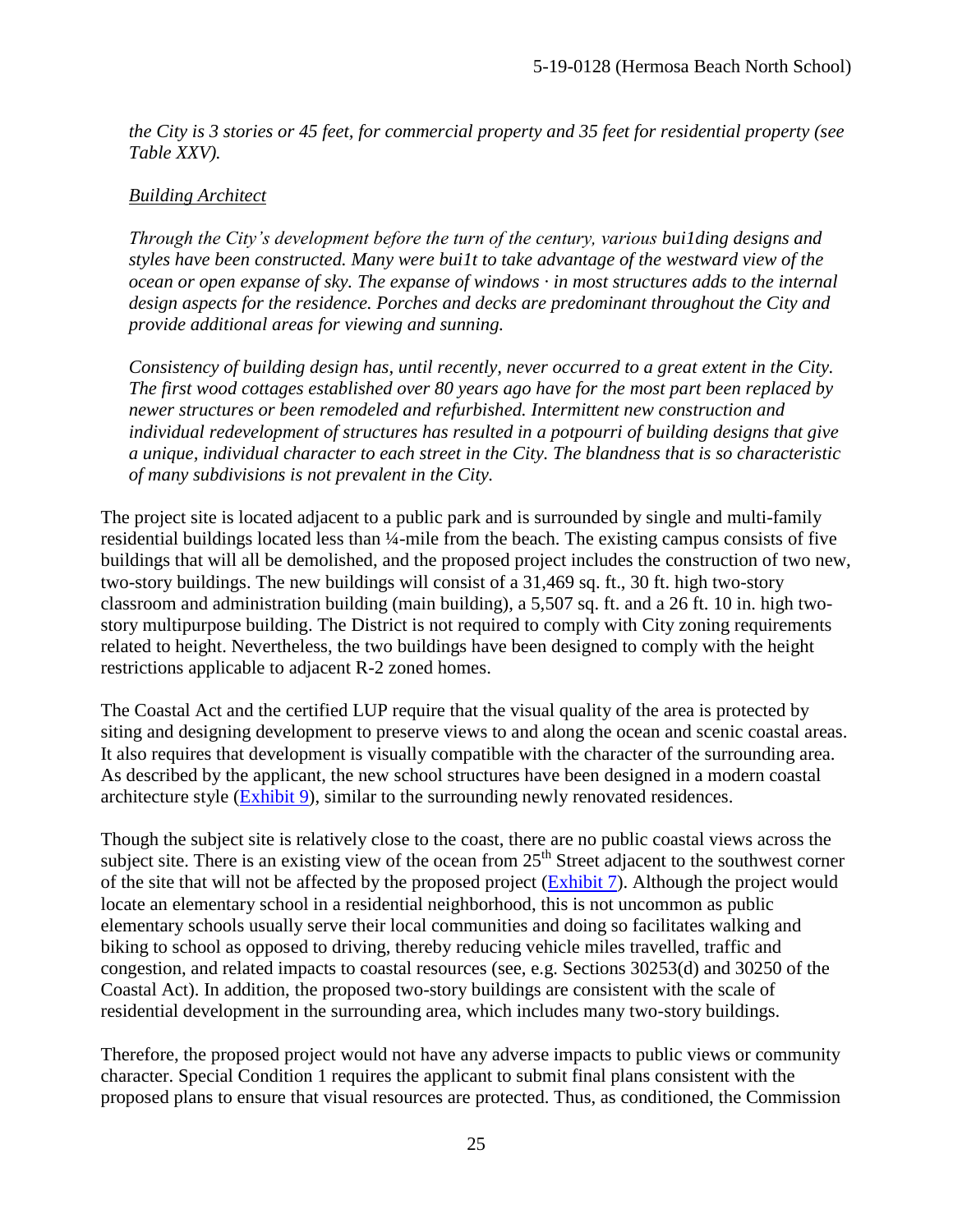finds that the project conforms to Section 30251 of the Coastal Act and the visual protection and community character policies of the certified LUP.

# <span id="page-25-0"></span>**F. CULTURAL RESOURCES**

Section 30244 of the Coastal Act states:

*Where development would adversely impact archaeological or paleontological resources as identified by the State Historic Preservation Officer, reasonable mitigation measures shall be required.*

The vast majority of the proposed site has been disturbed in the past with the development of the existing school campus. A cultural resources records search through the California Historic Resources Information System (CHRIS), South Central Coastal Information Center (SCCIC) at California State University, Fullerton, and a Sacred Lands Search through the Native American Heritage Commission (NAHC) in Sacramento was conducted as part of the EIR for the proposed project. The project EIR concluded that there are no known tribal cultural resources listed or eligible for listing in the California Register of Historical Resources, in a local register of historical resources, or of cultural value to a California Native American tribe on the project site. However, the project EIR concluded that it is possible that construction-related earthwork may inadvertently uncover buried tribal cultural artifacts. To mitigate any potential impacts to tribal resources, the EIR requires that a registered professional archaeologist be onsite during grading activities and that if tribal cultural resources are found, that the archaeologist contact the liaisons for the local tribes.

The project EIR also found that the project site is not a designated archaeological site, nor has it been determined to be a historical resource. However, in an abundance of caution, the applicant determined that ground disturbance near the location of the early 1900s structures that existed prior to the current school buildings could impact archaeological resources that may be buried in site soils. To mitigate any potential impacts to archaeological resources, the EIR requires that the applicant retain a qualified archaeologist to monitor ground-disturbing activities.

The project EIR also found that if older Quaternary terrace deposits are expected to be encountered during project grading, the District must hire a qualified paleontologist to monitor earthwork on the site for discovery of paleontological resources.

The Historical Resource Assessment Report undertaken as a part of the EIR for the proposed project concluded that the existing structures on the North School Site do not qualify as historic properties or resources because they do not "…*meet the criteria for being determined significant resources, individually or collectively, on a statewide or national level…"* (Historic Resources Assessment Report, by Daly & Associates, dated Revised July 2017).

Based on the review of the technical reports, submitted by the applicant as a part of the project EIR, the Commission concurs that the existing structures on the site do not qualify as historic and it is highly unlikely that tribal cultural resources, archaeological resources, or paleontological resources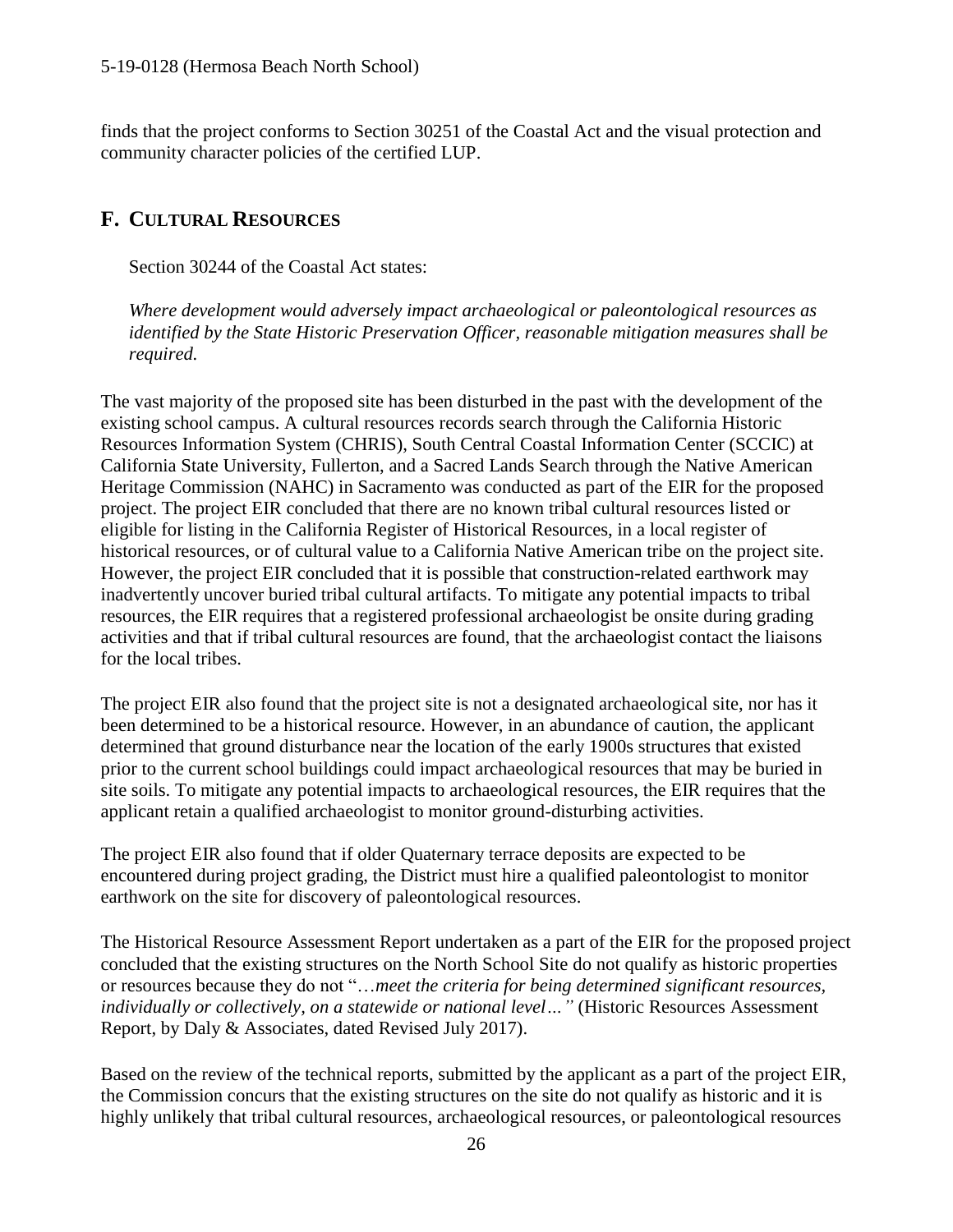will be impacted. Furthermore, the mitigation measures presented in the project EIR are sufficient to address any potential impacts. Thus, the Commission finds, therefore, that as conditioned, the proposed project is consistent with Section 30244 of the Coastal Act and the City's certified LUP.

# <span id="page-26-0"></span>**G. LOCAL COASTAL PROGRAM (LCP)**

Coastal Act Section 30604(a) states that, prior to certification of a local coastal program ("LCP"), a coastal development permit can only be issued upon a finding that the proposed development is in conformity with Chapter 3 of the Act and that the permitted development will not prejudice the ability of the local government to prepare an LCP that is in conformity with Chapter 3. The Land Use Plan (LUP) for Hermosa Beach was effectively certified on April 21, 1982; however, because Hermosa Beach does not have a certified LCP, the Coastal Act is the standard of review for this project.

As conditioned, the proposed development is consistent with Chapter 3 of the Coastal Act and with the certified Land Use Plan for the area. Approval of the project, as conditioned, will not prejudice the ability of the local government to prepare an LCP that is in conformity with the provisions of Chapter 3 of the Coastal Act.

# <span id="page-26-1"></span>**H. CALIFORNIA ENVIRONMENTAL QUALITY ACT (CEQA)**

Section 13096 of the Commission's Code of Regulations requires Commission approval of Coastal Development Permits to be supported by a finding showing the permit, as conditioned, to be consistent with any applicable requirements of the California Environmental Quality Act (CEQA). Section 21080.5(d)(2)(A) of CEOA prohibits a proposed development from being approved if there are feasible alternatives or feasible mitigation measures available which would substantially lessen any significant adverse effect which the activity may have on the environment.

The Hermosa Beach School District prepared an EIR to evaluate the potential environmental consequences associated with the project and found that a biological survey for nesting bird activity, water quality Best Management Practices, and demolition and construction mitigation measures were necessary to minimize potential adverse impacts to water quality, biological resources, and public access.

<span id="page-26-2"></span>The proposed project has been conditioned in order to be found consistent with the Chapter 3 policies of the Coastal Act. Mitigation measures, including special conditions addressing water quality, biological resources, public access policies and recreation, community character and visual resources policies of the Coastal Act, will minimize all adverse impacts to coastal resources. As conditioned, there are no feasible alternatives or feasible mitigation measures available which would substantially lessen any significant adverse impact which the activity may have on the environment. Therefore, the Commission finds that the proposed project is the least environmentally-damaging feasible alternative and can be found consistent with the requirements of the Coastal Act to conform to CEQA.